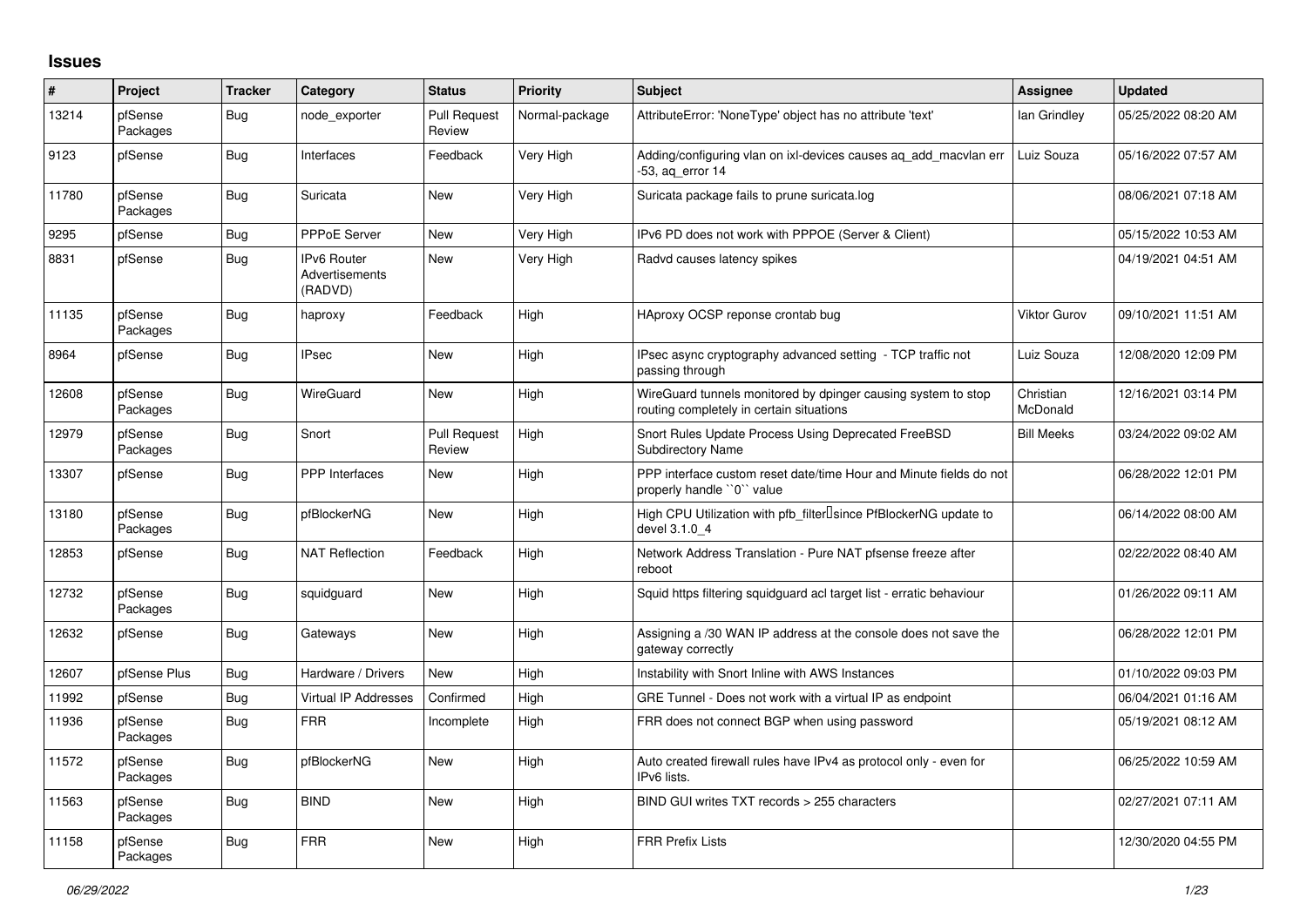| $\vert$ # | Project             | <b>Tracker</b> | Category            | <b>Status</b>                 | <b>Priority</b> | <b>Subject</b>                                                                                                                                                                | <b>Assignee</b>     | <b>Updated</b>      |
|-----------|---------------------|----------------|---------------------|-------------------------------|-----------------|-------------------------------------------------------------------------------------------------------------------------------------------------------------------------------|---------------------|---------------------|
| 10760     | pfSense<br>Packages | Bug            | <b>BIND</b>         | New                           | High            | pfSense BIND 9.14.12 server terminates due to assertion failure                                                                                                               |                     | 07/11/2020 04:53 PM |
| 10252     | pfSense<br>Packages | <b>Bug</b>     | pfBlockerNG         | New                           | High            | pfblockerng-devel                                                                                                                                                             |                     | 02/11/2020 05:18 PM |
| 9724      | pfSense<br>Packages | <b>Bug</b>     | pfBlockerNG         | New                           | High            | pfblockerng-firewall-filter-service-will-not-start                                                                                                                            |                     | 09/05/2019 06:32 AM |
| 9136      | pfSense             | <b>Bug</b>     | DHCP (IPv6)         | <b>New</b>                    | High            | IPv6 Tracking Interfaces Lose IPv6 Address in Certain Cases                                                                                                                   |                     | 04/21/2022 12:39 PM |
| 8513      | pfSense<br>Packages | Bug            | FreeRADIUS          | New                           | High            | Freeradius 3.x Idap problem                                                                                                                                                   |                     | 02/18/2019 05:22 PM |
| 8438      | pfSense<br>Packages | Bug            | haproxy             | New                           | High            | haproxy: can't use ACL for cert with http-response actions                                                                                                                    |                     | 05/24/2018 01:12 PM |
| 8158      | pfSense             | <b>Bug</b>     | Interfaces          | <b>New</b>                    | High            | IPv6 Track Interface issue with more than one WAN-Gateway and<br>a number of internal interfaces at least track interface from one<br>interface does not work on regular base |                     | 12/03/2017 09:00 AM |
| 8089      | pfSense             | <b>Bug</b>     | Interfaces          | New                           | High            | VLAN page breaks after config restore to new hardware.                                                                                                                        |                     | 11/21/2017 01:38 PM |
| 8050      | pfSense             | <b>Bug</b>     | Interfaces          | <b>New</b>                    | High            | Enabling bridge while interfaces have link freezes console                                                                                                                    |                     | 11/03/2017 04:38 PM |
| 7730      | pfSense             | <b>Bug</b>     | Interfaces          | New                           | High            | 2.3.4 1 greX: loop detected when hit save on filter rules or<br>interfaces                                                                                                    |                     | 07/27/2017 08:16 AM |
| 7388      | pfSense<br>Packages | <b>Bug</b>     | Suricata            | <b>New</b>                    | High            | Suricata does not property recognize MTU for PPPOE interfaces                                                                                                                 |                     | 03/15/2017 05:17 AM |
| 6988      | pfSense<br>Packages | <b>Bug</b>     | Snort               | <b>New</b>                    | High            | SNORT Package PHP memory error                                                                                                                                                |                     | 06/28/2018 10:00 PM |
| 5413      | pfSense             | <b>Bug</b>     | <b>DNS Resolver</b> | Confirmed                     | High            | Incorrect Handling of Unbound Resolver [service restarts, cache<br>loss, DNS service interruption]                                                                            |                     | 06/19/2022 11:11 PM |
| 5355      | pfSense             | <b>Bug</b>     | <b>IPsec</b>        | <b>New</b>                    | High            | on Dynamic WAN IP (DHCP Client) it takes 10 minutes before<br>Phase1 reconnects                                                                                               |                     | 07/08/2016 10:29 PM |
| 4845      | pfSense             | Bug            | CARP                | Confirmed                     | High            | CARP preemption doesn't switch to backup where connectivity<br>between systems is lost but not NIC link                                                                       |                     | 07/28/2015 07:55 AM |
| 13225     | pfSense             | <b>Bug</b>     | Interfaces          | New                           | Normal          | Bridges with QinQ interfaces not properly set up at boot                                                                                                                      | <b>Viktor Gurov</b> | 06/28/2022 12:01 PM |
| 13218     | pfSense             | <b>Bug</b>     | Interfaces          | <b>Pull Request</b><br>Review | Normal          | GIF-based interface MTU is assigned to parent interface on boot<br>when parent interface is a LAGG                                                                            | <b>Viktor Gurov</b> | 06/28/2022 12:01 PM |
| 13217     | pfSense             | <b>Bug</b>     | DHCP (IPv4)         | New                           | Normal          | dhclient using default pid file location which does not exist                                                                                                                 | <b>Viktor Gurov</b> | 05/26/2022 08:09 AM |
| 13102     | pfSense             | <b>Bug</b>     | <b>IPsec</b>        | New                           | Normal          | Deleting an IPSec tunnel doesn't destroy the SA (SADs/SPDs),<br>causes crash in status ipsec.php                                                                              | <b>Viktor Gurov</b> | 06/28/2022 12:01 PM |
| 13034     | pfSense<br>Packages | <b>Bug</b>     | Zabbix              | Feedback                      | Normal          | Zabbix6 Agent and Proxy fail to set the PSK from the web GUI in its<br>conf files                                                                                             | <b>Viktor Gurov</b> | 04/06/2022 11:59 AM |
| 12965     | pfSense<br>Packages | <b>Bug</b>     | <b>FRR</b>          | <b>Pull Request</b><br>Review | Normal          | FRR BFD peer configuration is handled incorrectly in some cases                                                                                                               | Viktor Gurov        | 03/22/2022 08:04 AM |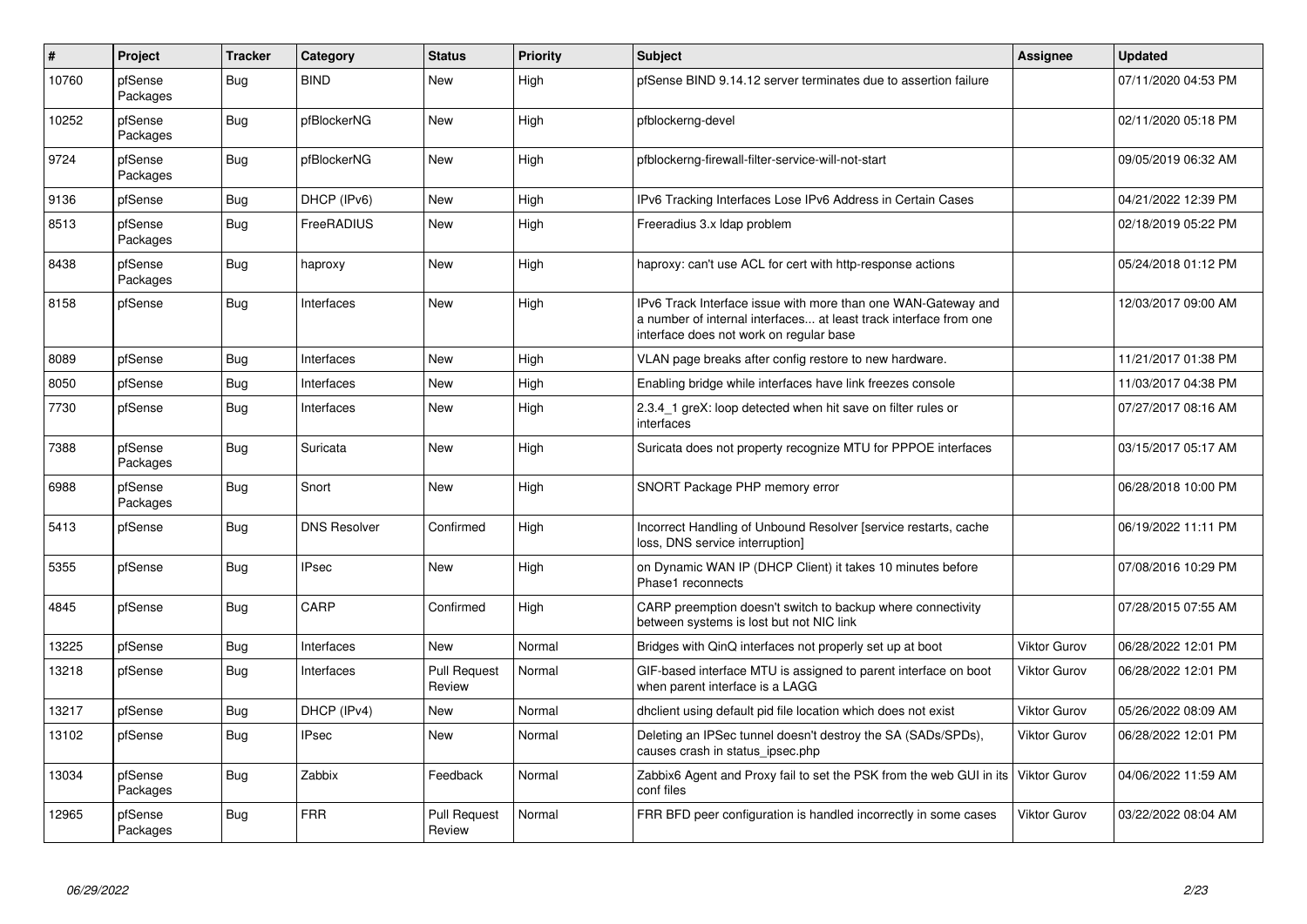| #     | Project             | <b>Tracker</b> | Category                    | <b>Status</b>                 | Priority | <b>Subject</b>                                                                | <b>Assignee</b>     | <b>Updated</b>      |
|-------|---------------------|----------------|-----------------------------|-------------------------------|----------|-------------------------------------------------------------------------------|---------------------|---------------------|
| 12920 | pfSense             | Bug            | Gateway Monitoring          | <b>Pull Request</b><br>Review | Normal   | Gateway behavior differs when the gateway does not exist in<br>config.xml     | <b>Viktor Gurov</b> | 06/28/2022 12:01 PM |
| 12916 | pfSense<br>Packages | <b>Bug</b>     | pfBlockerNG                 | New                           | Normal   | pfBlockerNG-devel cron job does not trigger xmlrpc sync                       | <b>Viktor Gurov</b> | 04/11/2022 12:55 PM |
| 12869 | pfSense<br>Packages | <b>Bug</b>     | <b>BIND</b>                 | Feedback                      | Normal   | Bind DNS Package AAAA filtering Broken on new ZFS Installs                    | <b>Viktor Gurov</b> | 03/09/2022 12:38 PM |
| 12762 | pfSense             | <b>Bug</b>     | <b>IPsec</b>                | <b>New</b>                    | Normal   | IPsec keep alive check ignores Child SA Start Action                          | <b>Viktor Gurov</b> | 02/07/2022 11:21 AM |
| 12720 | pfSense             | <b>Bug</b>     | Rules / NAT                 | <b>Pull Request</b><br>Review | Normal   | Hide the "tag" field on non-floating tabs                                     | <b>Viktor Gurov</b> | 01/24/2022 03:11 PM |
| 12706 | pfSense<br>Packages | <b>Bug</b>     | pfBlockerNG                 | Feedback                      | Normal   | pfBlockerNG and unbound does not work after switching /var to<br>RAM disk     | Viktor Gurov        | 03/24/2022 10:47 AM |
| 12683 | pfSense<br>Packages | <b>Bug</b>     | Snort                       | Feedback                      | Normal   | snort get vpns list() does not include OpenVPN CSO                            | Viktor Gurov        | 02/15/2022 10:47 AM |
| 12673 | pfSense             | <b>Bug</b>     | Dashboard                   | <b>Pull Request</b><br>Review | Normal   | Firewall Logs Widget fails to update at intervals below 5 seconds.            | Viktor Gurov        | 06/28/2022 12:01 PM |
| 12670 | pfSense<br>Packages | Bug            | <b>ACME</b>                 | New                           | Normal   | ACME package writes credentials to system log                                 | <b>Viktor Gurov</b> | 03/07/2022 10:58 AM |
| 12645 | pfSense             | <b>Bug</b>     | <b>IPsec</b>                | New                           | Normal   | filterdns" does not monitor remote IPsec gateways for IPv6<br>address changes | <b>Viktor Gurov</b> | 06/28/2022 12:01 PM |
| 12623 | pfSense<br>Packages | Bug            | <b>ACME</b>                 | <b>New</b>                    | Normal   | acme.sh package   DNS-ISPConfig settings                                      | Viktor Gurov        | 03/10/2022 03:42 PM |
| 12506 | pfSense<br>Packages | <b>Bug</b>     | Suricata                    | Feedback                      | Normal   | Only selected instance is restarted on suppress list change                   | <b>Viktor Gurov</b> | 12/01/2021 04:43 AM |
| 12385 | pfSense             | <b>Bug</b>     | <b>Virtual IP Addresses</b> | <b>Pull Request</b><br>Review | Normal   | deleteVIP() does not check 1:1 NAT and Outbound NAT rules                     | <b>Viktor Gurov</b> | 06/28/2022 12:01 PM |
| 12322 | pfSense<br>Packages | Bug            | Suricata                    | Feedback                      | Normal   | Suricata creates invalid HOME NET entries                                     | Viktor Gurov        | 09/10/2021 11:42 AM |
| 12225 | pfSense             | Bug            | Authentication              | <b>Pull Request</b><br>Review | Normal   | Group membership field is not needed for remote groups                        | <b>Viktor Gurov</b> | 06/28/2022 12:01 PM |
| 12206 | pfSense<br>Packages | <b>Bug</b>     | <b>NET-SNMP</b>             | Feedback                      | Normal   | Certificate Manager page doesn't show Net-SNMP used certificates              | <b>Viktor Gurov</b> | 12/30/2021 09:40 AM |
| 12167 | pfSense<br>Packages | <b>Bug</b>     | <b>FRR</b>                  | Feedback                      | Normal   | BGP TCP setkey not set if neighbor is in peer group                           | <b>Viktor Gurov</b> | 09/16/2021 09:38 AM |
| 12101 | pfSense<br>Packages | Bug            | arpwatch                    | Assigned                      | Normal   | ArpWatch Suppression Mac for "flip-flop" not suppressing                      | <b>Viktor Gurov</b> | 10/09/2021 07:19 PM |
| 12036 | pfSense<br>Packages | <b>Bug</b>     | Zabbix                      | Feedback                      | Normal   | Certificate Manager page do not show Zabbix used certificates                 | <b>Viktor Gurov</b> | 07/15/2021 11:46 AM |
| 11961 | pfSense<br>Packages | Bug            | <b>FRR</b>                  | Feedback                      | Normal   | FRR OSPF add unwanted area 0 authentication to router ospf                    | Viktor Gurov        | 09/16/2021 10:25 PM |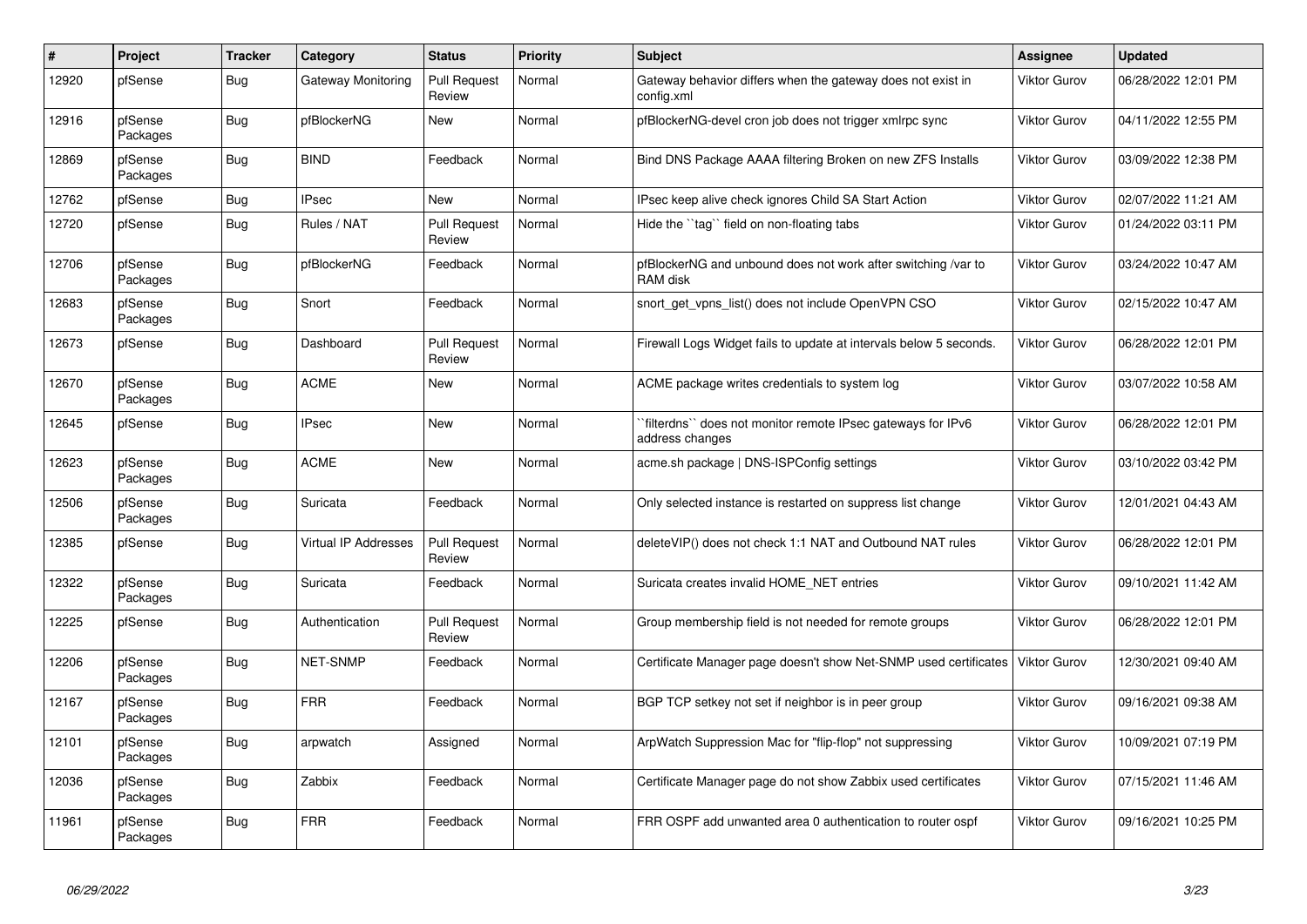| $\pmb{\#}$ | Project             | <b>Tracker</b> | Category      | <b>Status</b> | <b>Priority</b> | Subject                                                                                                          | <b>Assignee</b>     | <b>Updated</b>      |
|------------|---------------------|----------------|---------------|---------------|-----------------|------------------------------------------------------------------------------------------------------------------|---------------------|---------------------|
| 11937      | pfSense<br>Packages | Bug            | haproxy       | Feedback      | Normal          | HAproxy "Use Client-IP" option breaks Captive Portal                                                             | Viktor Gurov        | 06/22/2021 08:48 AM |
| 11847      | pfSense<br>Packages | Bug            | <b>FRR</b>    | Feedback      | Normal          | Filters not applied to PEER Groups                                                                               | Viktor Gurov        | 07/30/2021 07:45 PM |
| 11836      | pfSense<br>Packages | <b>Bug</b>     | <b>FRR</b>    | Assigned      | Normal          | FRR ACCEPTFILTER unstable                                                                                        | Viktor Gurov        | 02/14/2022 07:20 AM |
| 11756      | pfSense<br>Packages | Bug            | haproxy       | Feedback      | Normal          | HaProxy does not transfer backend states during reload                                                           | Viktor Gurov        | 07/14/2021 01:21 PM |
| 11746      | pfSense<br>Packages | Bug            | FreeRADIUS    | Feedback      | Normal          | Second LDAP server configuration misses the ipaNThash control<br>attribute                                       | Viktor Gurov        | 07/14/2021 01:44 PM |
| 11693      | pfSense<br>Packages | Bug            | <b>FRR</b>    | Feedback      | Normal          | IPv6 static routing fails                                                                                        | Viktor Gurov        | 04/26/2022 08:50 AM |
| 11681      | pfSense<br>Packages | Bug            | <b>FRR</b>    | Feedback      | Normal          | FRR generates invalid BFD configuration after removing interfaces                                                | <b>Viktor Gurov</b> | 07/14/2021 04:40 PM |
| 11515      | pfSense<br>Packages | Bug            | node exporter | Feedback      | Normal          | node_exporter 0.18.1_1 - Unable to interact or start the service<br>from web ui                                  | <b>Viktor Gurov</b> | 07/14/2021 12:37 PM |
| 11491      | pfSense<br>Packages | Bug            | haproxy       | Feedback      | Normal          | haproxy-devel v0.62 2 - startup error 'httpchk'                                                                  | <b>Viktor Gurov</b> | 06/22/2021 08:46 AM |
| 11477      | pfSense<br>Packages | Bug            | <b>FRR</b>    | Feedback      | Normal          | FRR does not recognize some BFD options                                                                          | Viktor Gurov        | 02/26/2021 10:52 PM |
| 11404      | pfSense<br>Packages | Bug            | <b>FRR</b>    | Feedback      | Normal          | Incorrect prefix/access lists migration on update                                                                | Viktor Gurov        | 02/18/2021 09:49 AM |
| 11388      | pfSense<br>Packages | Bug            | FreeRADIUS    | Feedback      | Normal          | Captive Portal authentication error with MySQL backend                                                           | <b>Viktor Gurov</b> | 02/10/2021 08:54 AM |
| 11331      | pfSense<br>Packages | Bug            | FreeRADIUS    | Feedback      | Normal          | FreeRADIUS latest package upgrade broke Plain Mac<br>Authentication                                              | Viktor Gurov        | 01/30/2021 10:08 AM |
| 11296      | pfSense             | Bug            | Routing       | <b>New</b>    | Normal          | Static route targets may still reachable via default route when the<br>gateway they should route through is down | Viktor Gurov        | 06/28/2022 12:01 PM |
| 11274      | pfSense<br>Packages | Bug            | ntop          | Feedback      | Normal          | ntopng https web server does not present full certificate chain                                                  | <b>Viktor Gurov</b> | 01/28/2021 09:51 AM |
| 11180      | pfSense<br>Packages | Bug            | Filer         | Feedback      | Normal          | Filer run action for files on sync that wan't been modified                                                      | Viktor Gurov        | 01/08/2021 07:27 AM |
| 11098      | pfSense<br>Packages | <b>Bug</b>     | Backup        | Feedback      | Normal          | Backup Files and Directories plugin crashes firewall if /root<br>specified as backup location                    | <b>Viktor Gurov</b> | 12/23/2021 10:45 AM |
| 11091      | pfSense             | <b>Bug</b>     | Interfaces    | New           | Normal          | Interfaces set as disabled in the configuration have an UP status in<br>the operating system at boot             | Viktor Gurov        | 06/28/2022 12:01 PM |
| 11054      | pfSense<br>Packages | <b>Bug</b>     | FreeRADIUS    | Assigned      | Normal          | Check Client Certificate CN not working as described                                                             | Viktor Gurov        | 12/14/2021 07:22 AM |
| 10572      | pfSense<br>Packages | <b>Bug</b>     | Squid         | Feedback      | Normal          | STARTTLS option is ignored                                                                                       | Viktor Gurov        | 04/22/2022 02:20 AM |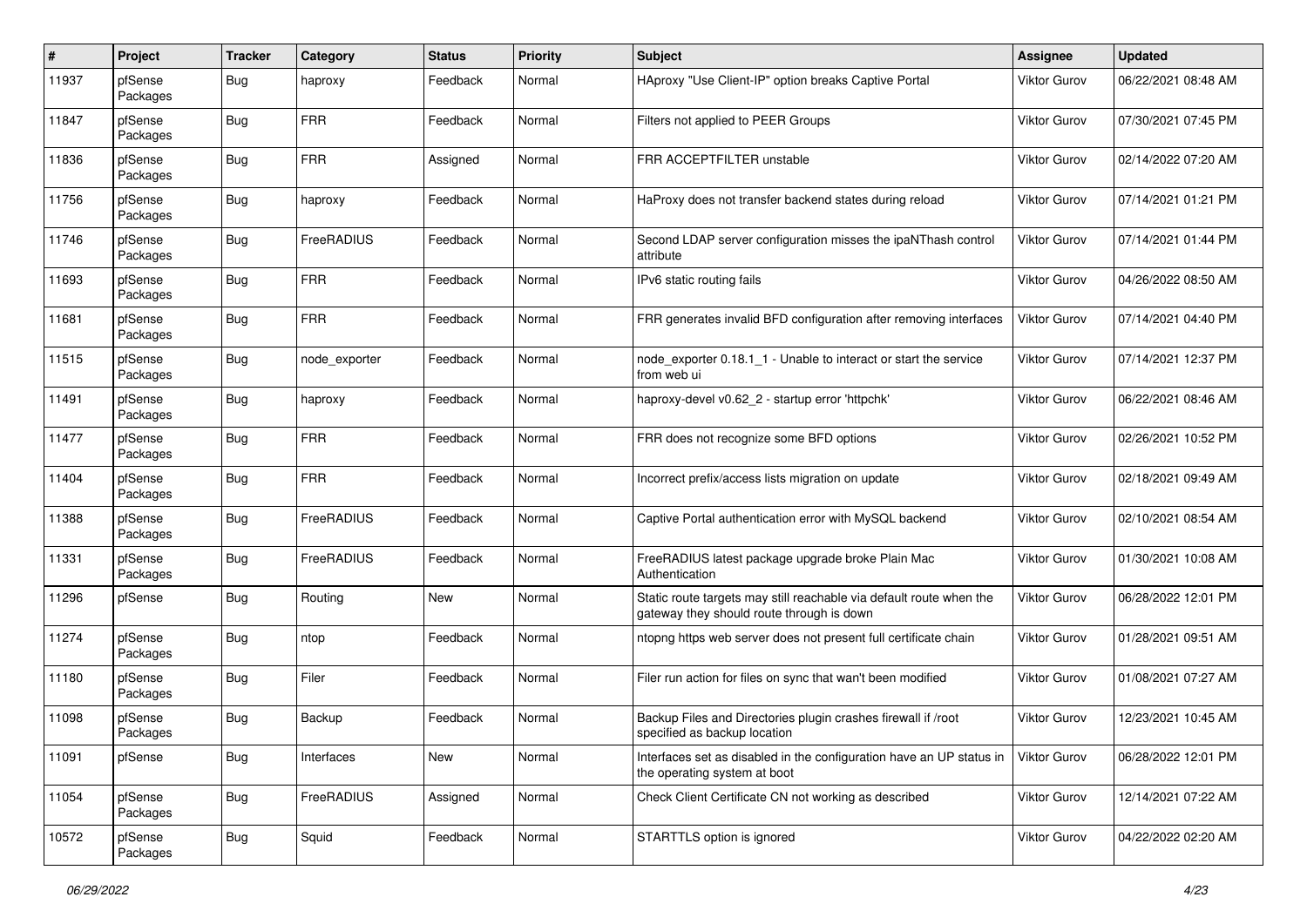| #     | Project             | <b>Tracker</b> | Category                | <b>Status</b>                 | <b>Priority</b> | <b>Subject</b>                                                                                              | <b>Assignee</b>                | <b>Updated</b>      |
|-------|---------------------|----------------|-------------------------|-------------------------------|-----------------|-------------------------------------------------------------------------------------------------------------|--------------------------------|---------------------|
| 10450 | pfSense<br>Packages | Bug            | Squid                   | Feedback                      | Normal          | Squid reverse proxy switching peers                                                                         | Viktor Gurov                   | 04/22/2022 02:21 AM |
| 8827  | pfSense<br>Packages | Bug            | squidguard              | New                           | Normal          | Squidguard: ACL redirect modes 'redirect' and 'err page' send<br>unresolvable URLs to the client.           | Viktor Gurov                   | 12/21/2021 05:49 AM |
| 6964  | pfSense<br>Packages | Bug            | Suricata                | Feedback                      | Normal          | Host OS Policy Assignment broken when using "Import" or<br>"Aliases" buttons                                | Viktor Gurov                   | 08/20/2021 07:52 AM |
| 4088  | pfSense<br>Packages | Bug            | squidguard              | Feedback                      | Normal          | Buggy squidgurd config file is created                                                                      | Viktor Gurov                   | 01/28/2021 10:01 AM |
| 3132  | pfSense             | Bug            | Gateway Monitoring      | In Progress                   | Normal          | Gateway events for IPv6 affect IPv4 services and vice versa                                                 | Viktor Gurov                   | 06/28/2022 12:01 PM |
| 13298 | pfSense             | Bug            | Dynamic DNS             | <b>Pull Request</b><br>Review | Normal          | Dynv6 does not check response code when updating                                                            | <b>Tiago Beling</b><br>d'Avila | 06/28/2022 12:01 PM |
| 13114 | pfSense<br>Packages | Bug            | <b>BIND</b>             | Feedback                      | Normal          | BIND calls rndc in rc_stop when named is not running                                                        | <b>Stuart Wyatt</b>            | 05/04/2022 12:41 PM |
| 8179  | pfSense             | Bug            | DHCP (IPv4)             | Feedback                      | Normal          | Incorrect reverse DNS zone in DHCP server config for<br>non-octet-aligned subnet mask                       | Renato Botelho                 | 02/09/2022 11:17 PM |
| 13282 | pfSense Plus        | Bug            | Aliases / Tables        | New                           | Normal          | FQDN Aliases Break if an Invalid Domain is Present in the Chain                                             | Reid Linnemann                 | 06/18/2022 03:12 PM |
| 13226 | pfSense             | Bug            | Captive Portal          | Confirmed                     | Normal          | Captive Portal doesn't disconnect established OpenVPN link                                                  | Reid Linnemann                 | 05/30/2022 10:38 AM |
| 13215 | pfSense             | Bug            | <b>Captive Portal</b>   | Assigned                      | Normal          | Allowed MAC/IP/Hostname traffic counts for authorized users                                                 | Reid Linnemann                 | 05/31/2022 05:31 PM |
| 13014 | pfSense             | Bug            | <b>IPsec</b>            | New                           | Normal          | Charon.vici can get in a bad state                                                                          | Mateusz Guzik                  | 06/28/2022 12:01 PM |
| 12849 | pfSense             | Bug            | <b>Operating System</b> | New                           | Normal          | pfsync kernel crash on reboot                                                                               | Mateusz Guzik                  | 02/22/2022 02:02 PM |
| 12547 | pfSense             | Bug            | <b>Operating System</b> | Feedback                      | Normal          | unsheduled system reboot/crash                                                                              | Mateusz Guzik                  | 12/01/2021 01:20 PM |
| 12144 | pfSense             | Bug            | <b>Operating System</b> | In Progress                   | Normal          | Bug in "df -t" filtering if two filesystems use the same mountpoint                                         | Mateusz Guzik                  | 09/10/2021 10:07 AM |
| 12079 | pfSense             | Bug            | <b>IGMP Proxy</b>       | New                           | Normal          | IGMPProxy: kernel panic, Sleeping thread owns a non-sleepable<br>lock                                       | Mateusz Guzik                  | 06/28/2022 12:01 PM |
| 9349  | pfSense             | Bug            | <b>IPsec</b>            | Confirmed                     | Normal          | IPSec service start/stop/restart fails after settings change                                                | Markus<br>Stockhausen          | 10/30/2020 01:33 PM |
| 13243 | pfSense             | Bug            | OpenVPN                 | <b>Pull Request</b><br>Review | Normal          | OpenVPN status for multi-user VPN shows info icon to display<br>RADIUS rules when there are none to display | Marcos<br>Mendoza              | 06/28/2022 12:01 PM |
| 11626 | pfSense Plus        | Bug            | Authentication          | New                           | Normal          | Google LDAP connection failed due to lack of SNI for TLS 1.3                                                | Luiz Souza                     | 06/27/2022 07:23 AM |
| 10875 | pfSense             | Bug            | Gateways                | New                           | Normal          | PPP periodic reset does not fully restore gateway group<br>round-robin functionality                        | Luiz Souza                     | 11/05/2020 07:44 AM |
| 10708 | pfSense             | Bug            | Upgrade                 | New                           | Normal          | ZFS bootpool boot symlink issue                                                                             | Luiz Souza                     | 03/08/2021 07:03 AM |
| 8815  | pfSense             | Bug            | Interfaces              | New                           | Normal          | IP addresses are removed from interfaces when link is lost and<br>either IPv4 or IPv6 is dynamic            | Luiz Souza                     | 07/21/2021 07:49 AM |
| 8611  | pfSense             | Bug            | Interfaces              | In Progress                   | Normal          | unable to receive IPv6 RA's on SG-1000, default route lost                                                  | Luiz Souza                     | 02/01/2021 03:31 PM |
| 8324  | pfSense             | <b>Bug</b>     | Hardware / Drivers      | New                           | Normal          | bxe cards require promisc for OSPF                                                                          | Luiz Souza                     | 05/25/2020 03:19 PM |
| 8100  | pfSense             | <b>Bug</b>     | CARP                    | New                           | Normal          | pfsync Initially Deletes States on Primary for Connections<br>Established through Secondary                 | Luiz Souza                     | 02/08/2022 12:59 PM |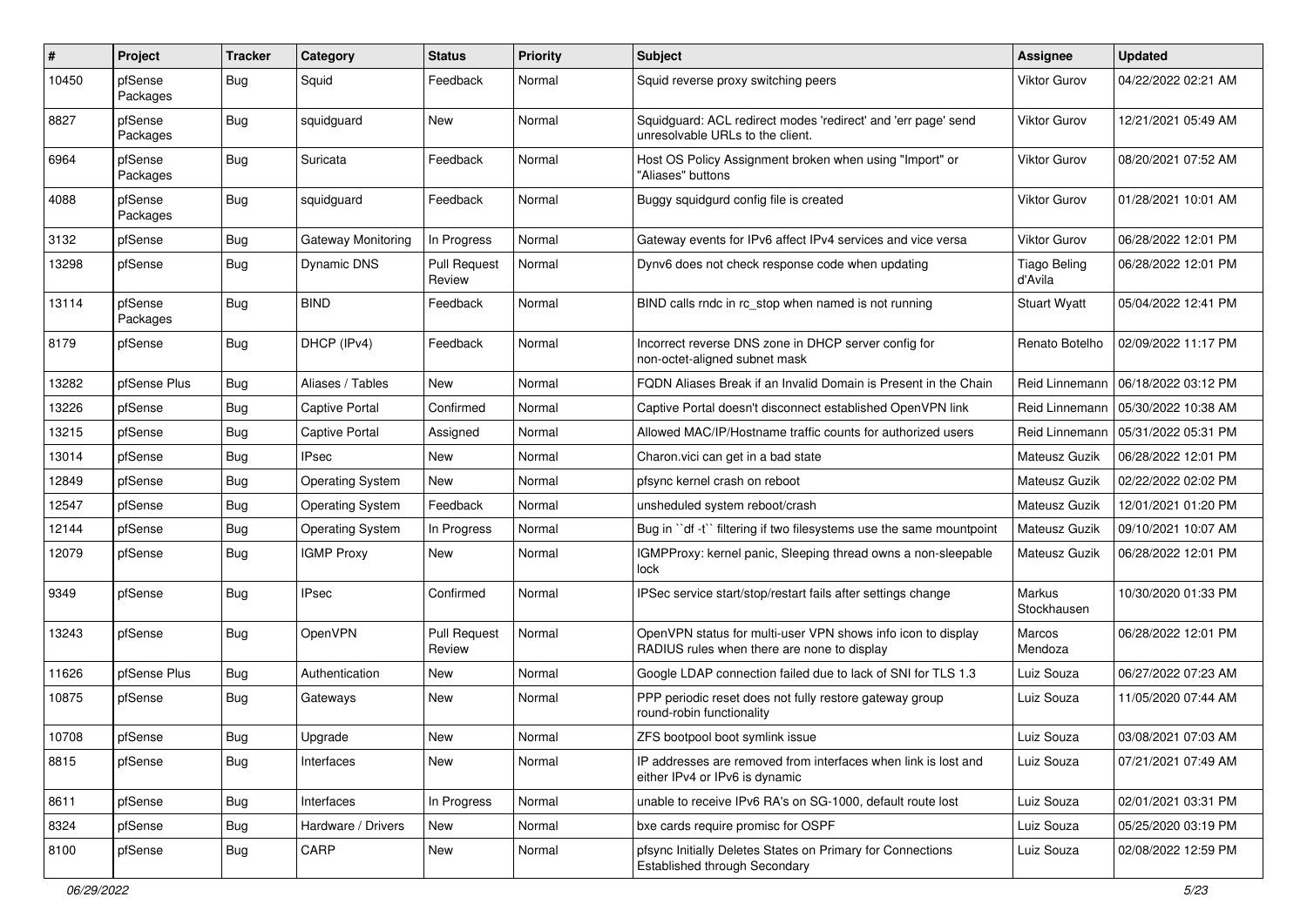| ∦     | Project             | <b>Tracker</b> | Category                            | <b>Status</b>                 | Priority | <b>Subject</b>                                                                                                                                 | <b>Assignee</b> | <b>Updated</b>      |
|-------|---------------------|----------------|-------------------------------------|-------------------------------|----------|------------------------------------------------------------------------------------------------------------------------------------------------|-----------------|---------------------|
| 8013  | pfSense             | <b>Bug</b>     | IPsec                               | New                           | Normal   | IPsec MSS clamping value shared for IPv4 and IPv6                                                                                              | Luiz Souza      | 10/28/2021 01:37 PM |
| 7389  | pfSense             | <b>Bug</b>     | <b>Traffic Shaper</b><br>(Limiters) | In Progress                   | Normal   | Limiter does not work with transparent proxy                                                                                                   | Luiz Souza      | 02/01/2021 03:31 PM |
| 7235  | pfSense             | <b>Bug</b>     | <b>IPsec</b>                        | <b>New</b>                    | Normal   | 4860 has not got significant IPsec performance rising with enabled<br>HW acceleration                                                          | Luiz Souza      | 12/18/2021 04:32 PM |
| 6333  | pfSense             | <b>Bug</b>     | Gateway Monitoring                  | Confirmed                     | Normal   | Bootup starts/restarts dpinger multiple times                                                                                                  | Luiz Souza      | 11/16/2020 01:11 PM |
| 6295  | pfSense             | <b>Bug</b>     | <b>Traffic Shaper</b><br>(Limiters) | New                           | Normal   | Crash upon applying CODELQ to untagged parent interface when<br>also applied to daughter VLAN                                                  | Luiz Souza      | 08/20/2019 02:44 PM |
| 6220  | pfSense             | <b>Bug</b>     | <b>Operating System</b>             | Confirmed                     | Normal   | state mismatch with host-initiated traffic matching binat to IP not<br>locally assigned                                                        | Luiz Souza      | 06/08/2016 09:23 AM |
| 4479  | pfSense             | <b>Bug</b>     | <b>Operating System</b>             | <b>New</b>                    | Normal   | Firewall rules won't match GRE interface after applying IPSEC<br>transport encryption on GRE tunnel                                            | Luiz Souza      | 08/20/2021 08:46 AM |
| 4406  | pfSense             | <b>Bug</b>     | <b>Operating System</b>             | Confirmed                     | Normal   | ALTQ problems with wireless cloned interfaces                                                                                                  | Luiz Souza      | 11/19/2015 12:06 AM |
| 3824  | pfSense             | Bug            | <b>Traffic Shaper</b><br>(Limiters) | Confirmed                     | Normal   | Limiters on bridge break traffic outside locally-configured IP<br>subnets                                                                      | Luiz Souza      | 11/03/2016 07:16 PM |
| 1819  | pfSense             | <b>Bug</b>     | <b>DNS Resolver</b>                 | New                           | Normal   | DNS Resolver Not Registering DHCP Server Specified Domain<br>Name                                                                              | Luiz Souza      | 04/28/2022 01:53 PM |
| 13303 | pfSense             | Bug            | Dynamic DNS                         | <b>Pull Request</b><br>Review | Normal   | DynDNS - DNSExit no longer working                                                                                                             | Koen Zomers     | 06/28/2022 12:01 PM |
| 11797 | pfSense<br>Packages | <b>Bug</b>     | Status Traffic Totals               | New                           | Normal   | Traffic Totals lost upon reboot when using a ramdisk for /var and<br>/tmp                                                                      | John Cornwell   | 04/10/2021 06:27 PM |
| 13310 | pfSense             | <b>Bug</b>     | Rules / NAT                         | Feedback                      | Normal   | Each line in the NPt destination IPv6 prefix list also contains the<br>network of the previous line when multiple choices are present          | Jim Pingle      | 06/28/2022 12:01 PM |
| 13309 | pfSense<br>Packages | <b>Bug</b>     | Cron                                | Feedback                      | Normal   | Cron validation prevents special strings such as @reboot                                                                                       | Jim Pingle      | 06/28/2022 08:22 AM |
| 13240 | pfSense             | Bug            | Rules / NAT                         | <b>New</b>                    | Normal   | User is forced to pick an NPt destination IPv6 prefix length even<br>when choosing a drop-down entry which contains a defined prefix<br>length | Jim Pingle      | 06/28/2022 12:01 PM |
| 13228 | pfSense             | <b>Bug</b>     | Interfaces                          | <b>New</b>                    | Normal   | Recovering interface gateway may not be added back into gateway<br>groups and rules when expected                                              | Jim Pingle      | 06/28/2022 12:01 PM |
| 13090 | pfSense             | <b>Bug</b>     | OpenVPN                             | New                           | Normal   | OpenVPN: do not use legacy deprecated netbios settings                                                                                         | Jim Pingle      | 04/22/2022 11:19 AM |
| 13089 | pfSense             | <b>Bug</b>     | OpenVPN                             | New                           | Normal   | OpenVPN: fix some netbios options were preserved even if teh<br>Netbios option was unchecked                                                   | Jim Pingle      | 04/22/2022 11:06 AM |
| 13088 | pfSense             | <b>Bug</b>     | OpenVPN                             | New                           | Normal   | OpenVPN Client Overrides: properly hide/show form fields                                                                                       | Jim Pingle      | 06/08/2022 09:15 AM |
| 12942 | pfSense             | <b>Bug</b>     | Gateways                            | New                           | Normal   | Code to kill states for old gateway when reconnecting an interface<br>is incorrect                                                             | Jim Pingle      | 06/28/2022 12:01 PM |
| 12811 | pfSense             | Bug            | Gateway Monitoring                  | New                           | Normal   | Services are not restarted when PPP interfaces connect                                                                                         | Jim Pingle      | 06/28/2022 12:01 PM |
| 12475 | pfSense<br>Packages | Bug            | OpenVPN Client<br>Export            | Feedback                      | Normal   | OpenVPN Client Export does not show certificate without private<br>key                                                                         | Jim Pingle      | 02/17/2022 08:24 AM |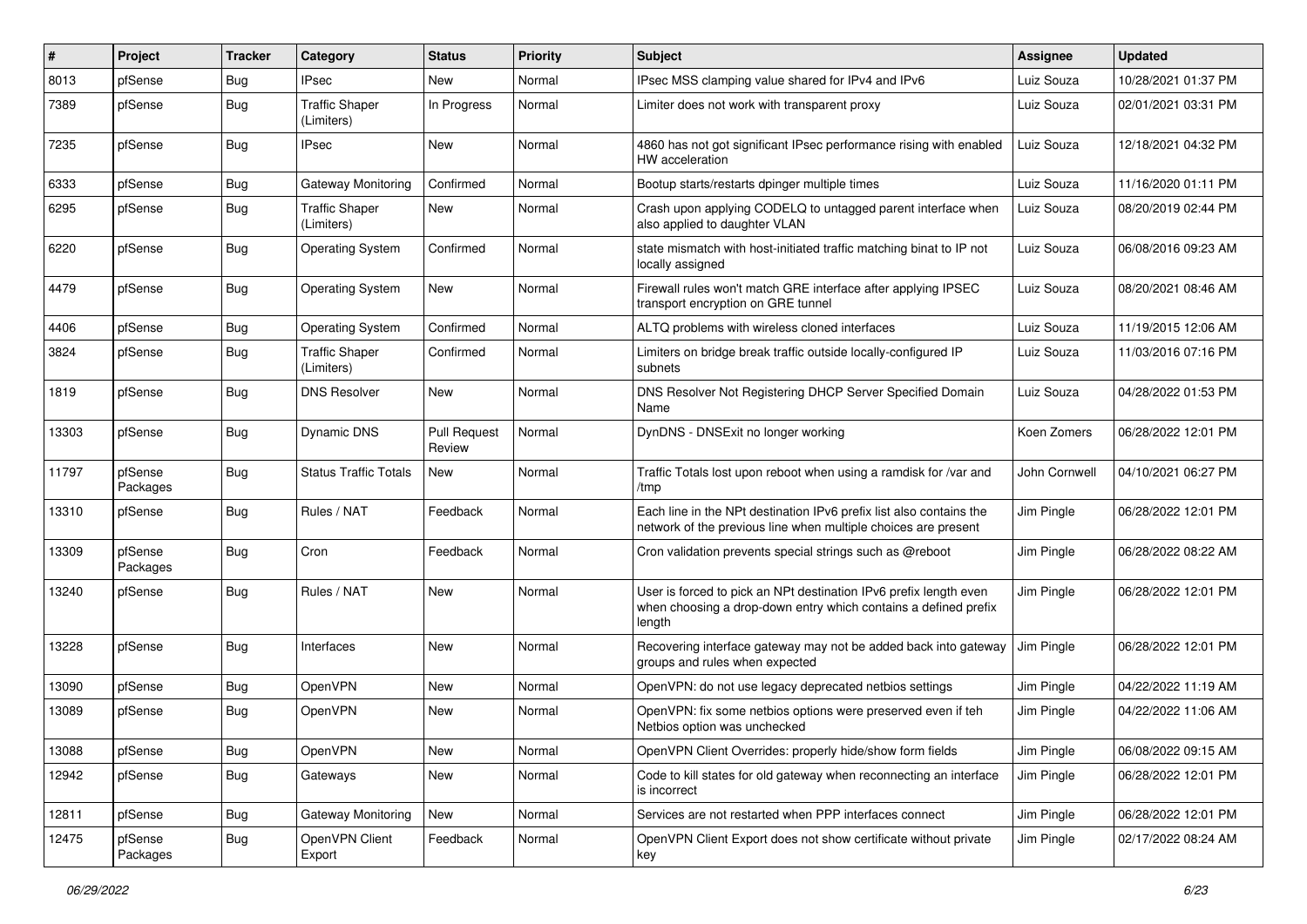| #     | Project             | <b>Tracker</b> | Category                            | <b>Status</b> | <b>Priority</b> | <b>Subject</b>                                                                           | <b>Assignee</b>        | <b>Updated</b>      |
|-------|---------------------|----------------|-------------------------------------|---------------|-----------------|------------------------------------------------------------------------------------------|------------------------|---------------------|
| 12335 | pfSense             | Bug            | <b>IPsec</b>                        | New           | Normal          | IPsec DNS inefficiency                                                                   | Jim Pingle             | 06/28/2022 12:01 PM |
| 11997 | pfSense<br>Packages | Bug            | <b>IPsec Profile Wizard</b>         | New           | Normal          | Add Support for Android Strongswan Profiles in the Profile Wizard                        | Jim Pingle             | 07/10/2021 07:51 PM |
| 11539 | pfSense             | <b>Bug</b>     | <b>IPsec</b>                        | Feedback      | Normal          | Mobile IPsec "split include" value of 0.0.0.0/0 causes some clients<br>to fail           | Jim Pingle             | 06/28/2022 12:01 PM |
| 11345 | pfSense<br>Packages | <b>Bug</b>     | <b>FRR</b>                          | Feedback      | Normal          | FRR-OSPF - No "prefix-list" possible                                                     | Jim Pingle             | 02/04/2021 11:03 PM |
| 11204 | pfSense<br>Packages | <b>Bug</b>     | NET-SNMP                            | Feedback      | Normal          | Fix net-snmp logging to syslog                                                           | Jim Pingle             | 03/19/2021 05:10 AM |
| 10294 | pfSense<br>Packages | <b>Bug</b>     | <b>FRR</b>                          | New           | Normal          | FRR Route Counts Incorrect on Status Page                                                | Jim Pingle             | 02/26/2020 11:08 AM |
| 9335  | pfSense<br>Packages | <b>Bug</b>     | haproxy                             | Feedback      | Normal          | Stored XSS in HAProxy / haproxy_listeners_edit.php                                       | Jim Pingle             | 02/18/2019 09:35 AM |
| 8516  | pfSense<br>Packages | <b>Bug</b>     | FreeRADIUS                          | New           | Normal          | FreeRADIUS requires settings re-saved after pfSense upgrade                              | Jim Pingle             | 12/31/2021 05:58 PM |
| 8380  | pfSense             | <b>Bug</b>     | OpenVPN                             | New           | Normal          | OpenVPN RADIUS password length is not constant                                           | Jim Pingle             | 07/17/2020 11:46 AM |
| 8315  | pfSense<br>Packages | <b>Bug</b>     | Mail report                         | Feedback      | Normal          | Mail Report mail report send() behavior different than<br>notify_via_smtp()              | Jim Pingle             | 09/24/2019 10:12 AM |
| 6624  | pfSense             | <b>Bug</b>     | <b>IPsec</b>                        | Confirmed     | Normal          | changes in IPsec config should down the connection                                       | Jim Pingle             | 08/02/2021 12:08 PM |
| 10429 | pfSense<br>Packages | Bug            | <b>Status Traffic Totals</b>        | New           | Normal          | Status Traffic Total broken 2.4.5                                                        | Jared Dillard          | 02/27/2021 07:55 PM |
| 9537  | pfSense<br>Packages | <b>Bug</b>     | <b>Status Traffic Totals</b>        | <b>New</b>    | Normal          | One month offset in displayed data between time changes                                  | Jared Dillard          | 05/01/2020 08:27 AM |
| 7400  | pfSense             | <b>Bug</b>     | <b>Traffic Graphs</b>               | Assigned      | Normal          | Traffic Graphs show bad data on 2.3.3 1                                                  | <b>Jared Dillard</b>   | 12/31/2021 05:47 PM |
| 7267  | pfSense<br>Packages | <b>Bug</b>     | <b>Status Traffic Totals</b>        | New           | Normal          | Status Traffic Totals - Stacked Bar - Scale not high enough                              | Jared Dillard          | 11/18/2020 07:38 AM |
| 5367  | pfSense             | <b>Bug</b>     | Web Interface                       | New           | Normal          | Safari repeatedly tries to reload dashboard                                              | Jared Dillard          | 08/22/2016 11:08 AM |
| 1675  | pfSense             | <b>Bug</b>     | Captive Portal                      | New           | Normal          | Captive portal logout problems with pop-up blockers.                                     | Jared Dillard          | 03/28/2016 01:37 PM |
| 6993  | pfSense             | <b>Bug</b>     | OpenVPN                             | New           | Normal          | OpenVPN status error during CARP state transition                                        | James Webb             | 12/31/2021 05:44 PM |
| 8072  | pfSense             | Bug            | <b>Traffic Shaper</b><br>(Limiters) | New           | Normal          | Limiter / Queue mask issues?                                                             | Ivor Kreso             | 11/08/2017 07:56 PM |
| 6167  | pfSense             | <b>Bug</b>     | <b>IPsec</b>                        | Confirmed     | Normal          | IPsec IPComp not working                                                                 | George<br>Neville-Neil | 09/22/2020 06:07 PM |
| 13261 | pfSense<br>Packages | <b>Bug</b>     | sudo                                | Feedback      | Normal          | Input validation rejects empty "sudo" command list, but GUI text<br>says it can be empty | Christopher<br>Cope    | 06/27/2022 07:19 AM |
| 13115 | pfSense<br>Packages | <b>Bug</b>     | WireGuard                           | Feedback      | Normal          | WireGuard panic due to KBI changes in "'udp tun func t()'"                               | Christian<br>McDonald  | 05/15/2022 10:47 AM |
| 12924 | pfSense<br>Packages | <b>Bug</b>     | WireGuard                           | New           | Normal          | DNS Resolver WireGuard ACL Inconsistency                                                 | Christian<br>McDonald  | 04/10/2022 10:36 AM |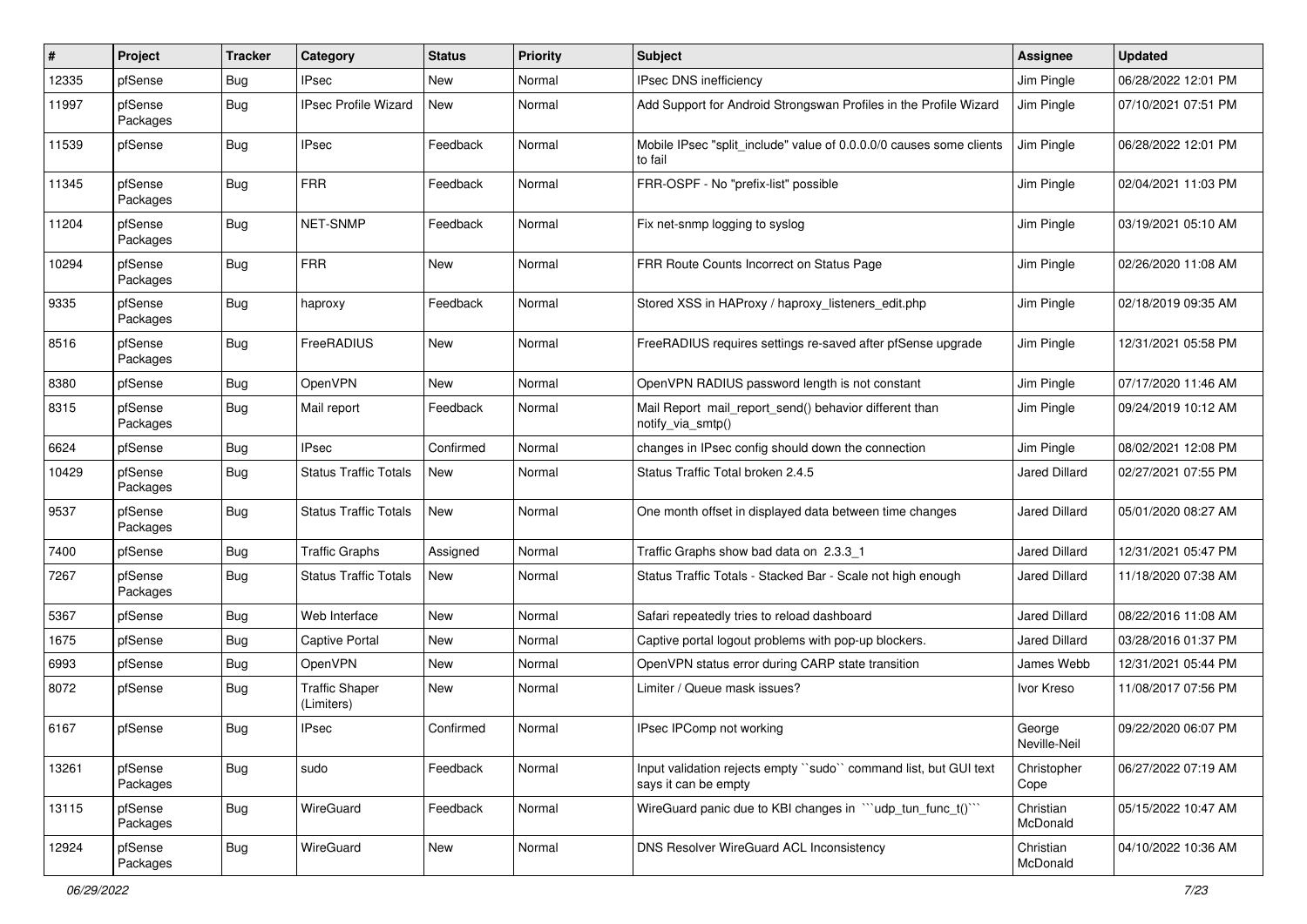| #     | Project             | <b>Tracker</b> | Category                 | <b>Status</b>                 | <b>Priority</b> | <b>Subject</b>                                                                                                                          | <b>Assignee</b>       | <b>Updated</b>      |
|-------|---------------------|----------------|--------------------------|-------------------------------|-----------------|-----------------------------------------------------------------------------------------------------------------------------------------|-----------------------|---------------------|
| 12760 | pfSense<br>Packages | <b>Bug</b>     | WireGuard                | New                           | Normal          | Link-local addresses disallowed on Wireguard interfaces                                                                                 | Christian<br>McDonald | 02/07/2022 03:50 AM |
| 12715 | pfSense             | Bug            | Authentication           | New                           | Normal          | Long system startup time when LDAP is configured and<br>unavailable during startup.                                                     | Christian<br>McDonald | 01/24/2022 05:50 AM |
| 13093 | pfSense             | <b>Bug</b>     | Authentication           | In Progress                   | Normal          | LDAP authentication fails with extended query and RFC2307 group<br>lookups enabled                                                      | Chris Linstruth       | 06/28/2022 06:09 PM |
| 13095 | pfSense<br>Packages | <b>Bug</b>     | Snort                    | Feedback                      | Normal          | Snort VRT change in Shared Object Rules path name results in<br>failure to extract and update Snort Shared Object Rules when<br>enabled | <b>Bill Meeks</b>     | 04/25/2022 12:22 PM |
| 13317 | pfSense             | <b>Bug</b>     | PHP Interpreter          | <b>New</b>                    | Normal          | <b>PHP Errors</b>                                                                                                                       |                       | 06/29/2022 06:40 AM |
| 13295 | pfSense             | <b>Bug</b>     | Gateway Monitoring       | <b>Pull Request</b><br>Review | Normal          | Incorrect function parameters for "get_dpinger_status()" call in<br>`gwlb.inc``                                                         |                       | 06/28/2022 12:01 PM |
| 13288 | pfSense             | <b>Bug</b>     | Configuration<br>Backend | <b>New</b>                    | Normal          | Encode FreeRADIUS Custom Options                                                                                                        |                       | 06/20/2022 10:36 AM |
| 13280 | pfSense             | <b>Bug</b>     | Unknown                  | New                           | Normal          | Entries duplicated in /boot/loader.conf                                                                                                 |                       | 06/19/2022 11:11 AM |
| 13279 | pfSense             | <b>Bug</b>     | Interfaces               | <b>New</b>                    | Normal          | DHCP config override affects Gateway installation.                                                                                      |                       | 06/17/2022 07:25 AM |
| 13277 | pfSense             | <b>Bug</b>     | <b>IGMP Proxy</b>        | New                           | Normal          | IGMP Proxy webConfigurator Page Always Produces Error                                                                                   |                       | 06/16/2022 07:50 PM |
| 13276 | pfSense             | <b>Bug</b>     | <b>IGMP Proxy</b>        | New                           | Normal          | IGMP Proxy Error Message for Logging Links to System Log<br>Instead of Routing Log                                                      |                       | 06/16/2022 07:48 PM |
| 13273 | pfSense             | <b>Bug</b>     | DHCP (IPv4)              | <b>New</b>                    | Normal          | dhclient can use conflicting recorded leases                                                                                            |                       | 06/14/2022 11:07 AM |
| 13267 | pfSense             | <b>Bug</b>     | OpenVPN                  | New                           | Normal          | dpinger continues to run on OpenVPN gateway after OpenVPN<br>service is stopped.                                                        |                       | 06/12/2022 02:49 PM |
| 13254 | pfSense             | <b>Bug</b>     | <b>DNS Resolver</b>      | New                           | Normal          | DNS resolver does not update "unbound.conf" file during link<br>down events                                                             |                       | 06/28/2022 12:01 PM |
| 13253 | pfSense             | <b>Bug</b>     | DHCP (IPv6)              | <b>New</b>                    | Normal          | 'dhcp6c'' is not restarted when applying settings when multiple<br>WANs are configured for DHCP6                                        |                       | 06/28/2022 12:01 PM |
| 13252 | pfSense             | <b>Bug</b>     | Upgrade                  | <b>New</b>                    | Normal          | reduce frequency of php-fpm socket connection attempts from<br>check reload status                                                      |                       | 06/12/2022 11:11 AM |
| 13249 | pfSense             | <b>Bug</b>     | Console Menu             | <b>New</b>                    | Normal          | Running playback comands multiple times results in PHP error                                                                            |                       | 06/06/2022 07:02 AM |
| 13237 | pfSense             | Bug            | DHCP (IPv6)              | New                           | Normal          | dhcp6c script cannot be executed safely                                                                                                 |                       | 06/01/2022 11:20 AM |
| 13233 | pfSense Plus        | <b>Bug</b>     | <b>OpenVPN</b>           | Feedback                      | Normal          | OpenVPN DCO connection fails with Auth Digest Algorithm set to<br><b>SHA512</b>                                                         |                       | 05/31/2022 03:39 PM |
| 13224 | pfSense             | <b>Bug</b>     | Notifications            | New                           | Normal          | Email notification flood when UPS (NUT) and WAN send<br>notifications                                                                   |                       | 05/27/2022 01:58 AM |
| 13222 | pfSense             | <b>Bug</b>     | UPnP/NAT-PMP             | New                           | Normal          | CARP IP does not listen for NAT-PMP packets                                                                                             |                       | 05/26/2022 02:28 PM |
| 13206 | pfSense Plus        | <b>Bug</b>     | Hardware / Drivers       | New                           | Normal          | SG-3100 LED GPIO hangs                                                                                                                  |                       | 06/11/2022 07:01 PM |
| 13202 | pfSense<br>Packages | <b>Bug</b>     | pfBlockerNG              | New                           | Normal          | Missing Protocols on IP Feed Groups Advanced Inbound/Outbound<br>Firewall Rule settings                                                 |                       | 05/23/2022 08:58 AM |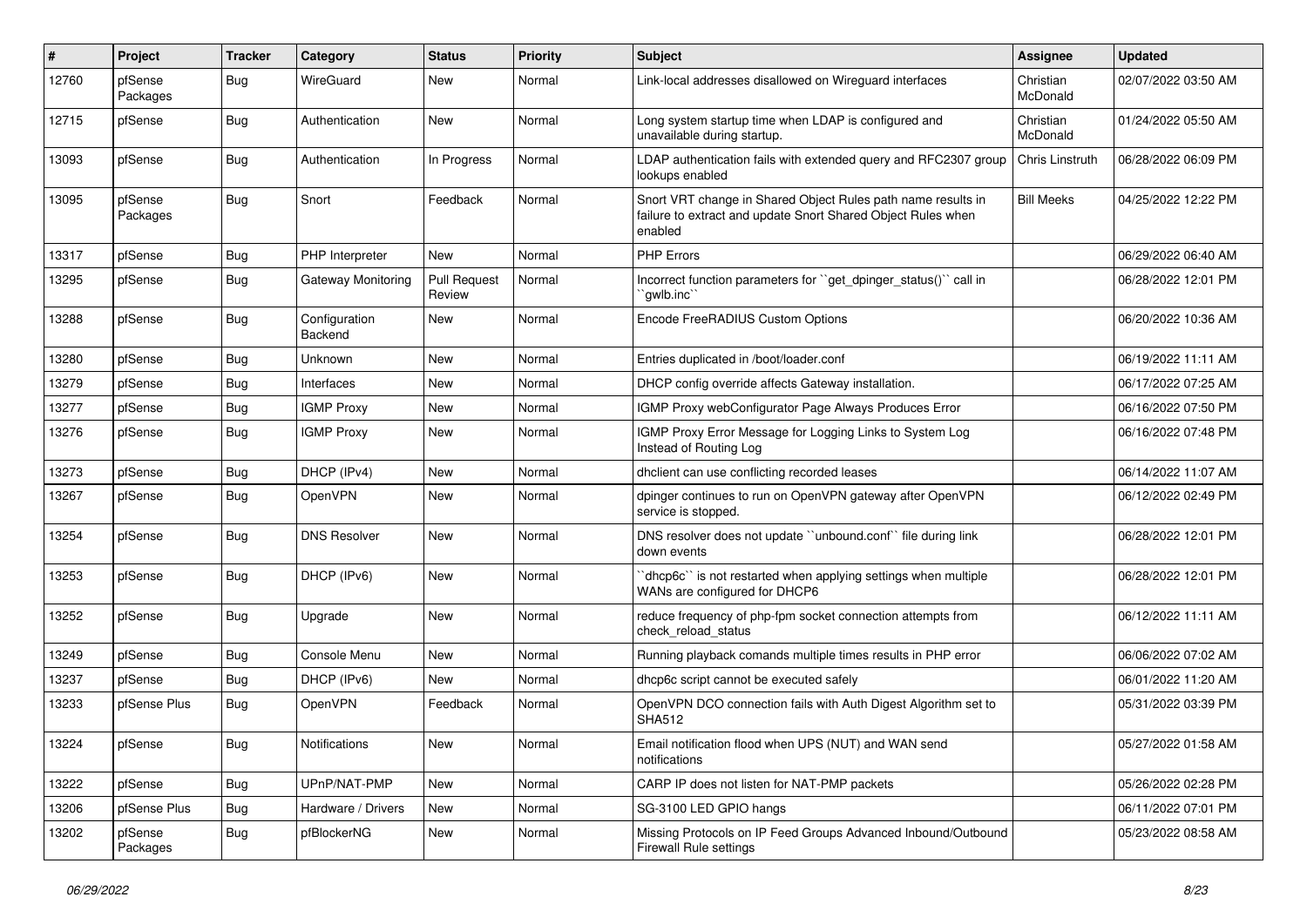| $\pmb{\#}$ | Project             | <b>Tracker</b> | Category                        | <b>Status</b> | <b>Priority</b> | <b>Subject</b>                                                                                                      | Assignee | <b>Updated</b>      |
|------------|---------------------|----------------|---------------------------------|---------------|-----------------|---------------------------------------------------------------------------------------------------------------------|----------|---------------------|
| 13194      | pfSense<br>Packages | Bug            | pfBlockerNG                     | New           | Normal          | Remove dead Malc0de feed                                                                                            |          | 05/23/2022 05:16 AM |
| 13167      | pfSense             | Bug            | Dynamic DNS                     | New           | Normal          | phpDynDNS: DigitalOcean ddns update fails (bad request, invalid<br>character '-' in request id)                     |          | 06/16/2022 09:30 PM |
| 13158      | pfSense             | <b>Bug</b>     | Web Interface                   | New           | Normal          | Input validation error when applying limiter changes                                                                |          | 05/14/2022 05:32 PM |
| 13154      | pfSense<br>Packages | Bug            | pfBlockerNG                     | Confirmed     | Normal          | pfBlocker causing excessive CPU load                                                                                |          | 06/28/2022 01:14 PM |
| 13141      | pfSense<br>Packages | <b>Bug</b>     | squidguard                      | New           | Normal          | wrong page squidguard block                                                                                         |          | 05/09/2022 05:33 PM |
| 13128      | pfSense<br>Packages | <b>Bug</b>     | Zabbix                          | New           | Normal          | Zabbix Agent 6: HA Server Setup                                                                                     |          | 05/05/2022 01:55 AM |
| 13087      | pfSense             | Bug            | OpenVPN                         | New           | Normal          | OpenVPN Server: hide WINS servers list when netbios option is<br>unchecked while WINS servers is checked            |          | 04/22/2022 10:29 AM |
| 13076      | pfSense             | Bug            | Gateway Monitoring              | <b>New</b>    | Normal          | Marking a gateway as down does not affect IPsec entries using<br>gateway groups                                     |          | 06/28/2022 12:01 PM |
| 13074      | pfSense Plus        | <b>Bug</b>     | Cryptographic<br><b>Modules</b> | <b>New</b>    | Normal          | AES-GCM with SafeXcel on Netgate 2100 causes MBUF overload                                                          |          | 06/12/2022 11:14 AM |
| 13073      | pfSense<br>Packages | Bug            | Squid                           | <b>New</b>    | Normal          | ClamAV - clamd dies with high CPU load and thus the C-ICAP of<br>squid-reverse proxy causes http:500 errors         |          | 04/19/2022 05:38 AM |
| 13068      | pfSense             | <b>Bug</b>     | Aliases / Tables                | <b>New</b>    | Normal          | Error loading rules when URL Table IPs content is empty                                                             |          | 04/17/2022 09:07 PM |
| 13067      | pfSense             | <b>Bug</b>     | FilterDNS                       | New           | Normal          | filterdns resolve interval is twice the intended value                                                              |          | 04/17/2022 07:45 PM |
| 13053      | pfSense<br>Packages | Bug            | <b>ACME</b>                     | New           | Normal          | LoopiaAPI error handling                                                                                            |          | 05/05/2022 10:58 AM |
| 13051      | pfSense             | <b>Bug</b>     | <b>Traffic Shaper</b><br>(ALTQ) | <b>New</b>    | Normal          | Firewall traffic shaper by interface selection unknow                                                               |          | 04/12/2022 07:03 AM |
| 13046      | pfSense             | <b>Bug</b>     | Rules / NAT                     | <b>New</b>    | Normal          | Floating rule applied to IPv6 interface with a SLAAC DHCPv6<br>gateway reports error on boot                        |          | 04/11/2022 09:50 AM |
| 13045      | pfSense<br>Packages | Bug            | WireGuard                       | <b>New</b>    | Normal          | Firewall floating rules ignore WireGuard traffic                                                                    |          | 04/11/2022 09:40 AM |
| 13043      | pfSense<br>Packages | <b>Bug</b>     | WireGuard                       | <b>New</b>    | Normal          | OSPF over Wireguard interface doesn't populate neighbors after<br>reboot                                            |          | 04/11/2022 09:22 AM |
| 13022      | pfSense<br>Packages | Bug            | haproxy                         | Feedback      | Normal          | HAProxy - Sub Frontends ignore Client verification CA certificates                                                  |          | 04/06/2022 12:55 PM |
| 13018      | pfSense<br>Packages | <b>Bug</b>     | pfBlockerNG                     | <b>New</b>    | Normal          | TLD and DNSBL Safesearch DOH conflict disables TLD block<br>when conflicting DOH FQDN is deselected or white listed |          | 04/01/2022 05:59 PM |
| 13003      | pfSense             | <b>Bug</b>     | Hardware / Drivers              | <b>New</b>    | Normal          | Malicious Driver Detection event on ixl driver                                                                      |          | 06/25/2022 05:00 PM |
| 12982      | pfSense<br>Packages | <b>Bug</b>     | FreeRADIUS                      | <b>New</b>    | Normal          | FreeRadius RadReply table entries missing from pf                                                                   |          | 06/19/2022 05:38 PM |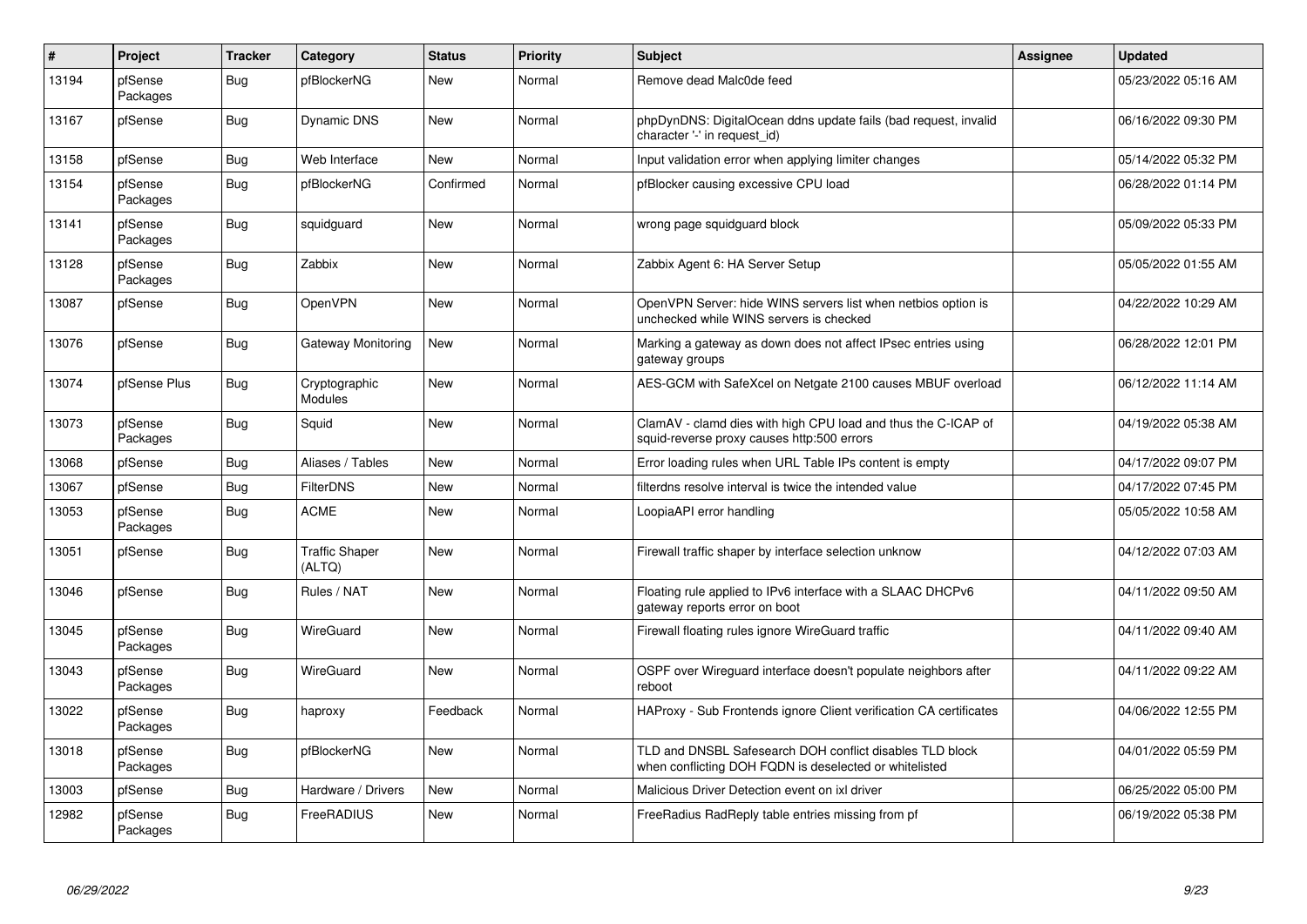| #     | Project             | <b>Tracker</b> | Category                                 | <b>Status</b>                 | <b>Priority</b> | <b>Subject</b>                                                                                        | Assignee | <b>Updated</b>      |
|-------|---------------------|----------------|------------------------------------------|-------------------------------|-----------------|-------------------------------------------------------------------------------------------------------|----------|---------------------|
| 12974 | pfSense Plus        | Bug            | Installer                                | <b>New</b>                    | Normal          | Typing anything into 1100/2100 recovery installer causes process<br>to stop                           |          | 06/05/2022 04:10 PM |
| 12960 | pfSense             | Bug            | Installer                                | New                           | Normal          | VGA installer image defaults to serial console, serial console is<br>default in GUI settings          |          | 06/28/2022 12:01 PM |
| 12959 | pfSense             | <b>Bug</b>     | DHCP (IPv4)                              | Feedback                      | Normal          | dhoplease process wrongly update host file if client-hostname is<br>empty                             |          | 03/28/2022 10:26 AM |
| 12956 | pfSense<br>Packages | <b>Bug</b>     | Suricata                                 | Confirmed                     | Normal          | suricata fails to use pcre in SID management (e.g. dropsid.conf)                                      |          | 04/05/2022 12:52 PM |
| 12951 | pfSense<br>Packages | <b>Bug</b>     | <b>FRR</b>                               | Feedback                      | Normal          | FRR cannot remove IPv6 routes                                                                         |          | 03/22/2022 09:24 PM |
| 12950 | pfSense             | <b>Bug</b>     | Routing                                  | New                           | Normal          | OpenVPN as default gateway does not get set at boot time                                              |          | 04/09/2022 05:46 PM |
| 12947 | pfSense             | <b>Bug</b>     | DHCP (IPv6)                              | <b>Pull Request</b><br>Review | Normal          | DHCP6 client does not take any action if the interface IPv6 address<br>changes during renewal         |          | 06/28/2022 12:01 PM |
| 12938 | pfSense             | Bug            | IPv6 Router<br>Advertisements<br>(RADVD) | New                           | Normal          | MaxRtrAdvInterval would allow stale DNS servers to be deleted<br>faster                               |          | 03/12/2022 09:37 AM |
| 12927 | pfSense             | Bug            | <b>OpenVPN</b>                           | <b>New</b>                    | Normal          | OpenVPN with OCSP enabled allows connections with revoked<br>certificates                             |          | 03/24/2022 08:22 AM |
| 12926 | pfSense             | Bug            | Interfaces                               | Feedback                      | Normal          | Changing LAGG type on CARP interfaces makes VIPs go to an<br>"init" State                             |          | 03/10/2022 10:52 AM |
| 12922 | pfSense             | <b>Bug</b>     | DHCP (IPv4)                              | <b>New</b>                    | Normal          | Classless static routes received on DHCP WAN can override<br>chosen default gateway                   |          | 03/28/2022 10:08 AM |
| 12907 | pfSense<br>Packages | Bug            | PIMD                                     | Feedback                      | Normal          | PIMD: Nonexistent interfaces should be hidden/disabled in<br>pimd.conf before bringing up the service |          | 03/07/2022 03:51 PM |
| 12905 | pfSense             | Bug            | Web Interface                            | New                           | Normal          | Add VLAN Re-assignment to Import Interface Mismatch Wizard                                            |          | 03/07/2022 08:05 AM |
| 12899 | pfSense<br>Packages | <b>Bug</b>     | Suricata                                 | New                           | Normal          | Suricata doesn't honor Pass List                                                                      |          | 03/04/2022 01:22 PM |
| 12888 | pfSense             | Bug            | Rules / NAT                              | New                           | Normal          | pfSense sends un-NATed packets during OpenVPN startup                                                 |          | 03/01/2022 03:13 PM |
| 12878 | pfSense             | <b>Bug</b>     | <b>Traffic Shaper</b><br>(ALTQ)          | Incomplete                    | Normal          | Traffic shaping by interface, route queue bandwidth inbound, out by<br>a large factor.                |          | 06/06/2022 07:03 AM |
| 12877 | pfSense             | Bug            | Dynamic DNS                              | Feedback                      | Normal          | Cloudflare DynDNS fails to update more than two addresses                                             |          | 05/29/2022 06:56 PM |
| 12875 | pfSense             | <b>Bug</b>     | Package System                           | <b>New</b>                    | Normal          | Import zabbix-agent6 and zabbix-proxy6 from FreeBSD Ports                                             |          | 05/28/2022 06:50 PM |
| 12857 | pfSense             | <b>Bug</b>     | Gateways                                 | <b>New</b>                    | Normal          | Firewall gateway goes away when making changes to Bridge0<br>device                                   |          | 02/27/2022 11:20 AM |
| 12845 | pfSense<br>Packages | <b>Bug</b>     | softflowd                                | <b>New</b>                    | Normal          | softflowd wrong vlan tag                                                                              |          | 02/21/2022 10:40 AM |
| 12829 | pfSense             | <b>Bug</b>     | <b>Traffic Shaper</b><br>(Limiters)      | Feedback                      | Normal          | Dummynet kernel module fails to load after upgrade.                                                   |          | 03/17/2022 09:26 AM |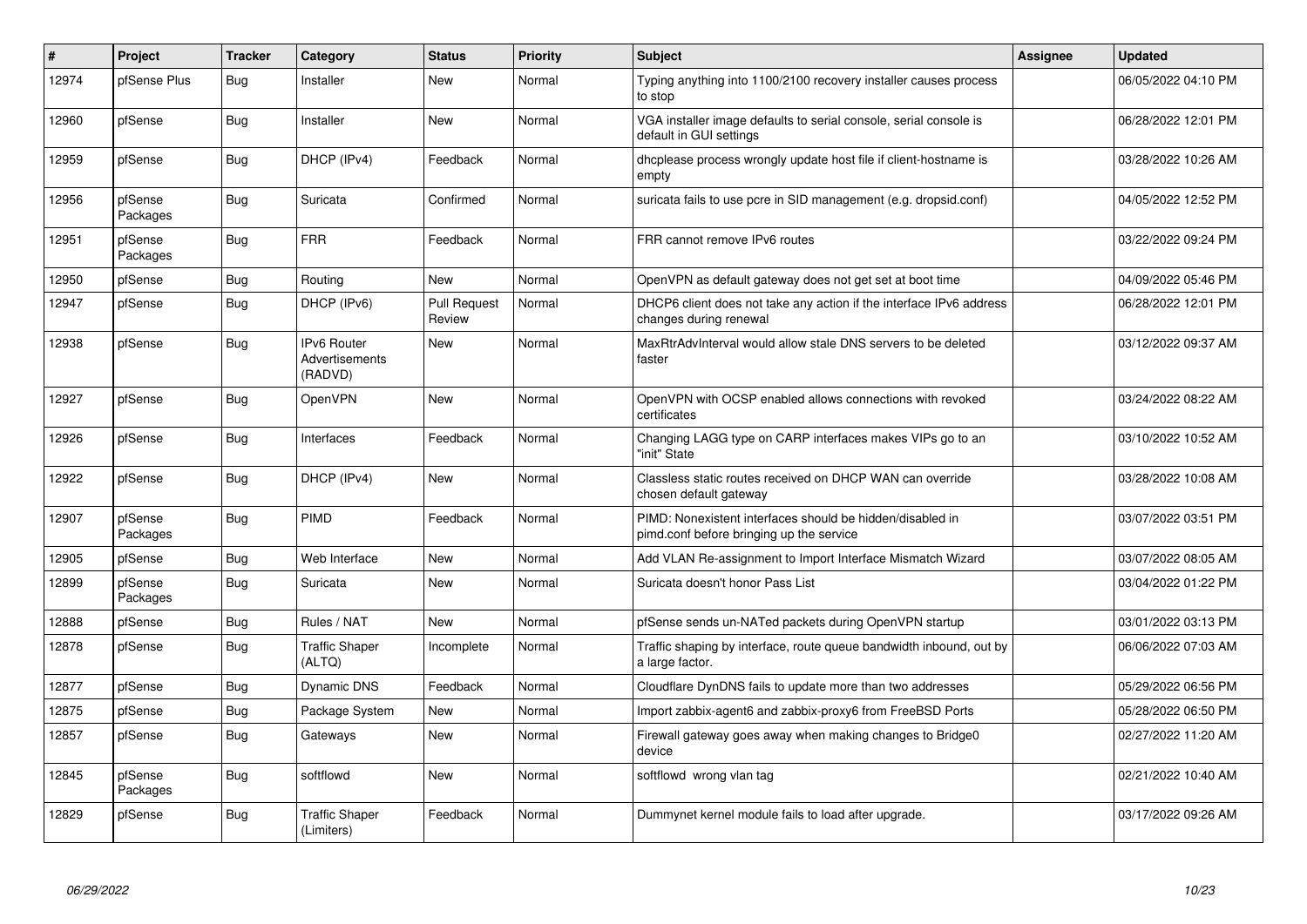| #     | Project             | <b>Tracker</b> | Category            | <b>Status</b> | Priority | Subject                                                                                                                                                                 | Assignee | <b>Updated</b>      |
|-------|---------------------|----------------|---------------------|---------------|----------|-------------------------------------------------------------------------------------------------------------------------------------------------------------------------|----------|---------------------|
| 12828 | pfSense             | Bug            | Wireless            | New           | Normal   | pfSense keeps crashing (Fatal trap 12: page fault while in kernel<br>mode)                                                                                              |          | 02/21/2022 07:55 AM |
| 12823 | pfSense             | Bug            | DHCP (IPv6)         | New           | Normal   | Multiple DHCP6 WAN connections PPPoE interface 'defached'<br>status                                                                                                     |          | 02/18/2022 05:39 AM |
| 12822 | pfSense<br>Packages | <b>Bug</b>     | pfBlockerNG         | <b>New</b>    | Normal   | IPv4 Source ASN format not working                                                                                                                                      |          | 02/18/2022 10:47 AM |
| 12797 | pfSense             | Bug            | UPnP/NAT-PMP        | New           | Normal   | UPnP+STUN forms invalid outbound NAT rules using the external<br>address discovered from STUN                                                                           |          | 02/15/2022 01:01 PM |
| 12796 | pfSense             | Bug            | Upgrade             | Confirmed     | Normal   | 2.5.2 -> 2.6.0 upgrade segfaults if certain packages are installed.                                                                                                     |          | 05/24/2022 07:43 AM |
| 12774 | pfSense             | Bug            | Backup / Restore    | New           | Normal   | Picture widget image is not saved in backup                                                                                                                             |          | 04/04/2022 04:48 AM |
| 12767 | pfSense<br>Packages | <b>Bug</b>     | Avahi               | New           | Normal   | `Package radavahi-daemon does does not exist in current<br>pfSense version and it has been removed"" message on pfSense<br>2.7 restore                                  |          | 02/07/2022 11:28 AM |
| 12764 | pfSense             | Bug            | Gateways            | New           | Normal   | VTI gateway status is pending after assigning the VTI interface                                                                                                         |          | 02/07/2022 05:41 AM |
| 12751 | pfSense<br>Packages | Bug            | <b>FRR</b>          | New           | Normal   | Improve FRR route restoration after gateway events                                                                                                                      |          | 02/06/2022 11:07 PM |
| 12747 | pfSense             | Bug            | Logging             | New           | Normal   | System log is filled by sshguard                                                                                                                                        |          | 05/03/2022 03:08 AM |
| 12742 | pfSense<br>Packages | <b>Bug</b>     | FreeRADIUS          | Feedback      | Normal   | freeRADIUS virtual-server-default: modules dailycounter,<br>monthlycounter, noresetcounter, expire_on_login in authorize<br>section prevent virtual server from loading |          | 03/01/2022 12:45 PM |
| 12740 | pfSense             | Bug            | FreeBSD             | Incomplete    | Normal   | panic: esp input cb: Unexpected address family                                                                                                                          |          | 01/27/2022 01:19 PM |
| 12737 | pfSense             | Bug            | Certificates        | New           | Normal   | CApath is not defined by default in curl                                                                                                                                |          | 06/28/2022 12:01 PM |
| 12730 | pfSense             | Bug            | Captive Portal      | New           | Normal   | RADIUS accounting does not work if WAN is down                                                                                                                          |          | 01/26/2022 05:13 AM |
| 12726 | pfSense             | Bug            | Authentication      | <b>New</b>    | Normal   | LDAP select container button auto populate                                                                                                                              |          | 01/25/2022 01:48 PM |
| 12708 | pfSense             | Bug            | Aliases / Tables    | New           | Normal   | alias with non resolving DNS entry breaks underlying pf table                                                                                                           |          | 02/20/2022 06:13 PM |
| 12705 | pfSense             | Bug            | <b>IPsec</b>        | Incomplete    | Normal   | ECDSA certificate does not work for IPSec VPN phase 1                                                                                                                   |          | 01/24/2022 03:22 PM |
| 12667 | pfSense<br>Packages | <b>Bug</b>     | WireGuard           | New           | Normal   | Firewall Crashed After Upgrading Wireguard                                                                                                                              |          | 01/07/2022 09:18 AM |
| 12655 | pfSense<br>Packages | <b>Bug</b>     | Telegraf            | New           | Normal   | telegraf, wireguard plugin failing                                                                                                                                      |          | 12/30/2021 05:51 PM |
| 12648 | pfSense             | Bug            | Captive Portal      | New           | Normal   | Undocumented variables 'listenporthttp' and 'listenporthttps'                                                                                                           |          | 12/28/2021 10:44 AM |
| 12612 | pfSense             | Bug            | <b>DNS Resolver</b> | New           | Normal   | DNS Resolver is restarted during every "rc.newwanip" event                                                                                                              |          | 06/28/2022 12:01 PM |
| 12563 | pfSense             | Bug            | OpenVPN             | New           | Normal   | OpenVPN server doesn't support Framed-IPv6-Address RADIUS<br>attribute                                                                                                  |          | 12/03/2021 11:19 AM |
| 12552 | pfSense             | <b>Bug</b>     | <b>OpenVPN</b>      | New           | Normal   | "Pull DNS" option within OpenVPN client does not cause pfSense<br>to use DNS servers assigned by remote OpenVPN server                                                  |          | 12/08/2021 08:45 AM |
| 12543 | pfSense             | <b>Bug</b>     | Web Interface       | Feedback      | Normal   | Deleteing a Outbound NAT rule gave me an empty rule and<br>displayed php error in UI.                                                                                   |          | 02/14/2022 04:36 AM |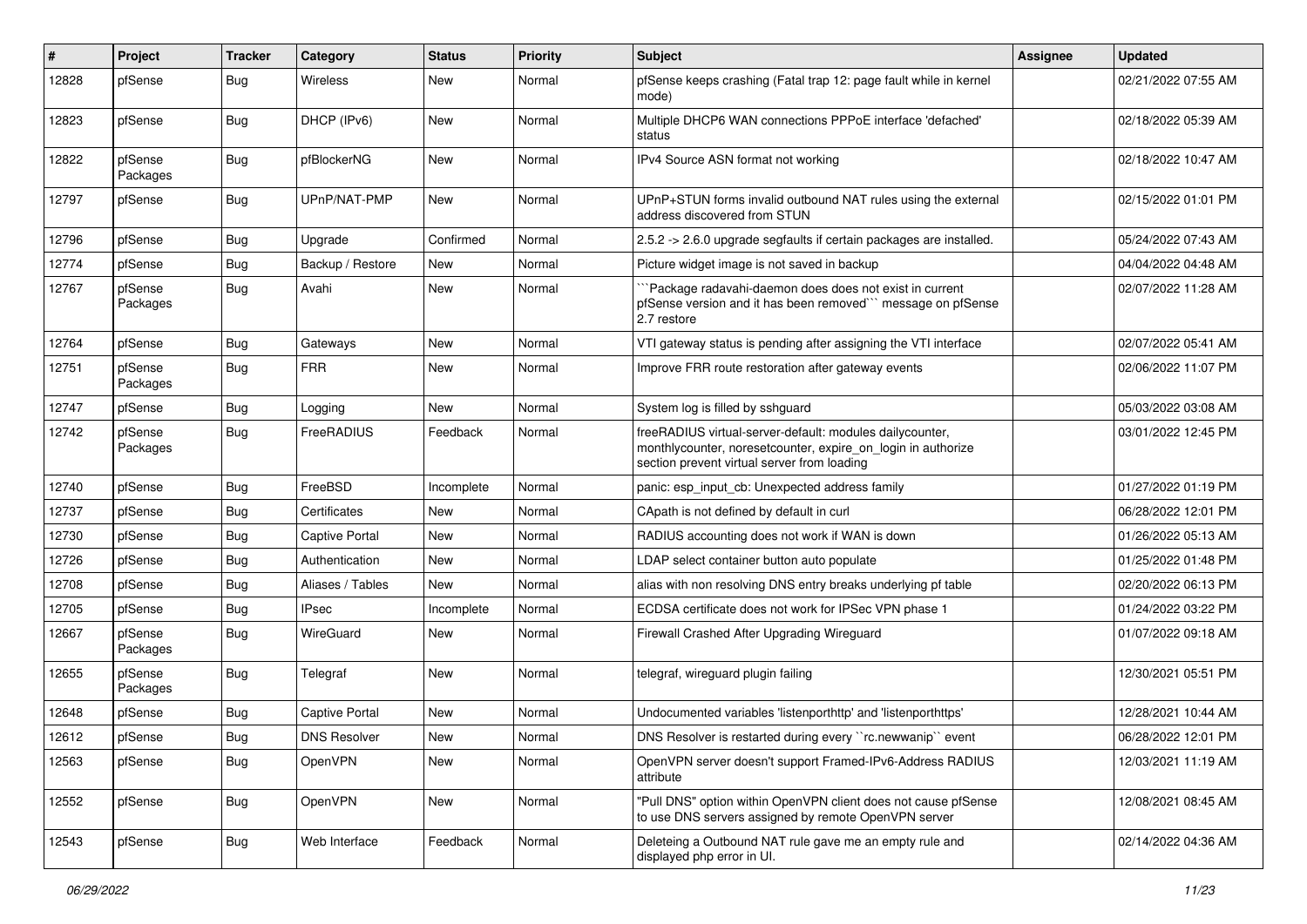| ∦     | Project             | <b>Tracker</b> | Category                 | <b>Status</b>                 | Priority | <b>Subject</b>                                                                                                                      | <b>Assignee</b> | <b>Updated</b>      |
|-------|---------------------|----------------|--------------------------|-------------------------------|----------|-------------------------------------------------------------------------------------------------------------------------------------|-----------------|---------------------|
| 12542 | pfSense             | Bug            | Virtual IP Addresses     | New                           | Normal   | Cannot assign a same IPv6 Link-Local address to different<br>interfaces                                                             |                 | 11/25/2021 01:41 AM |
| 12538 | pfSense<br>Packages | <b>Bug</b>     | <b>PIMD</b>              | New                           | Normal   | PIMD sub-interface bug                                                                                                              |                 | 11/20/2021 09:44 PM |
| 12519 | pfSense             | <b>Bug</b>     | Authentication           | New                           | Normal   | Fail authentication using special character in password via the<br><b>LDAP</b> connector                                            |                 | 11/12/2021 07:39 AM |
| 12509 | pfSense             | Bug            | OpenVPN                  | New                           | Normal   | Deffered authentication does not work with auth-gen-token<br>external-auth or pusk "auth-token"                                     |                 | 11/08/2021 04:01 AM |
| 12508 | pfSense             | <b>Bug</b>     | <b>DHCP Relay</b>        | New                           | Normal   | DHCP Relay over VPN                                                                                                                 |                 | 11/06/2021 11:25 AM |
| 12507 | pfSense<br>Packages | <b>Bug</b>     | softflowd                | <b>Pull Request</b><br>Review | Normal   | Add support for bi-directional flows in softflowd                                                                                   |                 | 11/11/2021 03:53 AM |
| 12504 | pfSense             | <b>Bug</b>     | Interfaces               | <b>New</b>                    | Normal   | BCM57412 NetXtreme-E 10Gb RDMA Ethernet controller issue                                                                            |                 | 11/05/2021 04:51 AM |
| 12483 | pfSense             | <b>Bug</b>     | Configuration<br>Backend | New                           | Normal   | GUI creates inconsistent config.xml                                                                                                 |                 | 10/23/2021 06:48 AM |
| 12467 | pfSense             | Bug            | <b>Captive Portal</b>    | New                           | Normal   | CP error on client disconnect after reboot                                                                                          |                 | 10/17/2021 05:35 AM |
| 12464 | pfSense             | <b>Bug</b>     | Logging                  | <b>Pull Request</b><br>Review | Normal   | Syslog Auth messages are sent as Emergency Level                                                                                    |                 | 06/28/2022 12:01 PM |
| 12451 | pfSense             | <b>Bug</b>     | Virtual IP Addresses     | <b>New</b>                    | Normal   | deleteVIP() does not check RFC2136 Update Source                                                                                    |                 | 10/13/2021 10:06 AM |
| 12444 | pfSense<br>Packages | <b>Bug</b>     | ntop                     | New                           | Normal   | ntopng throws errors when viewing single host                                                                                       |                 | 10/11/2021 12:39 PM |
| 12436 | pfSense             | <b>Bug</b>     | PPPoE Server             | New                           | Normal   | Pppoe server config gui does not allow setting of chap<br>authentication, and sets the network start address for allocation to<br>0 |                 | 10/21/2021 08:15 AM |
| 12423 | pfSense<br>Packages | <b>Bug</b>     | pfBlockerNG              | Feedback                      | Normal   | Dashboard shows "SQLite database missing, Force Reload DNSBL<br>to recover!"                                                        |                 | 12/31/2021 01:06 PM |
| 12421 | pfSense             | <b>Bug</b>     | Rules / NAT              | New                           | Normal   | IPV6 limiter bug                                                                                                                    |                 | 10/02/2021 08:44 AM |
| 12414 | pfSense<br>Packages | <b>Bug</b>     | pfBlockerNG              | Feedback                      | Normal   | DNSBL SafeSearch page displays input validation error if DoH /<br>DoT blocking is not enabled                                       |                 | 12/30/2021 02:49 PM |
| 12401 | pfSense             | <b>Bug</b>     | <b>Traffic Graphs</b>    | New                           | Normal   | Traffic graphs with untagged and tagged VLAN on same interface                                                                      |                 | 09/23/2021 09:18 PM |
| 12357 | pfSense             | <b>Bug</b>     | <b>Captive Portal</b>    | New                           | Normal   | Captive Portal popup Logout button loads full login page in popup<br>when clicked                                                   |                 | 10/27/2021 12:10 PM |
| 12338 | pfSense<br>Packages | <b>Bug</b>     | <b>RRD Summary</b>       | <b>New</b>                    | Normal   | RRD Summary does not report data on 3100                                                                                            |                 | 04/15/2022 02:54 PM |
| 12330 | pfSense<br>Packages | <b>Bug</b>     | pfBlockerNG              | Feedback                      | Normal   | pfBlockerNG devel creating invalid NAT rules on boot                                                                                |                 | 04/21/2022 12:40 PM |
| 12286 | pfSense<br>Packages | Bug            | FreeRADIUS               | New                           | Normal   | Add support for ntlm_auth in LDAP                                                                                                   |                 | 08/20/2021 08:27 AM |
| 12283 | pfSense             | Bug            | Authentication           | New                           | Normal   | LDAP/RADIUS authentication servers configuration does not allow<br>source IP address to be specified                                |                 | 08/20/2021 01:15 AM |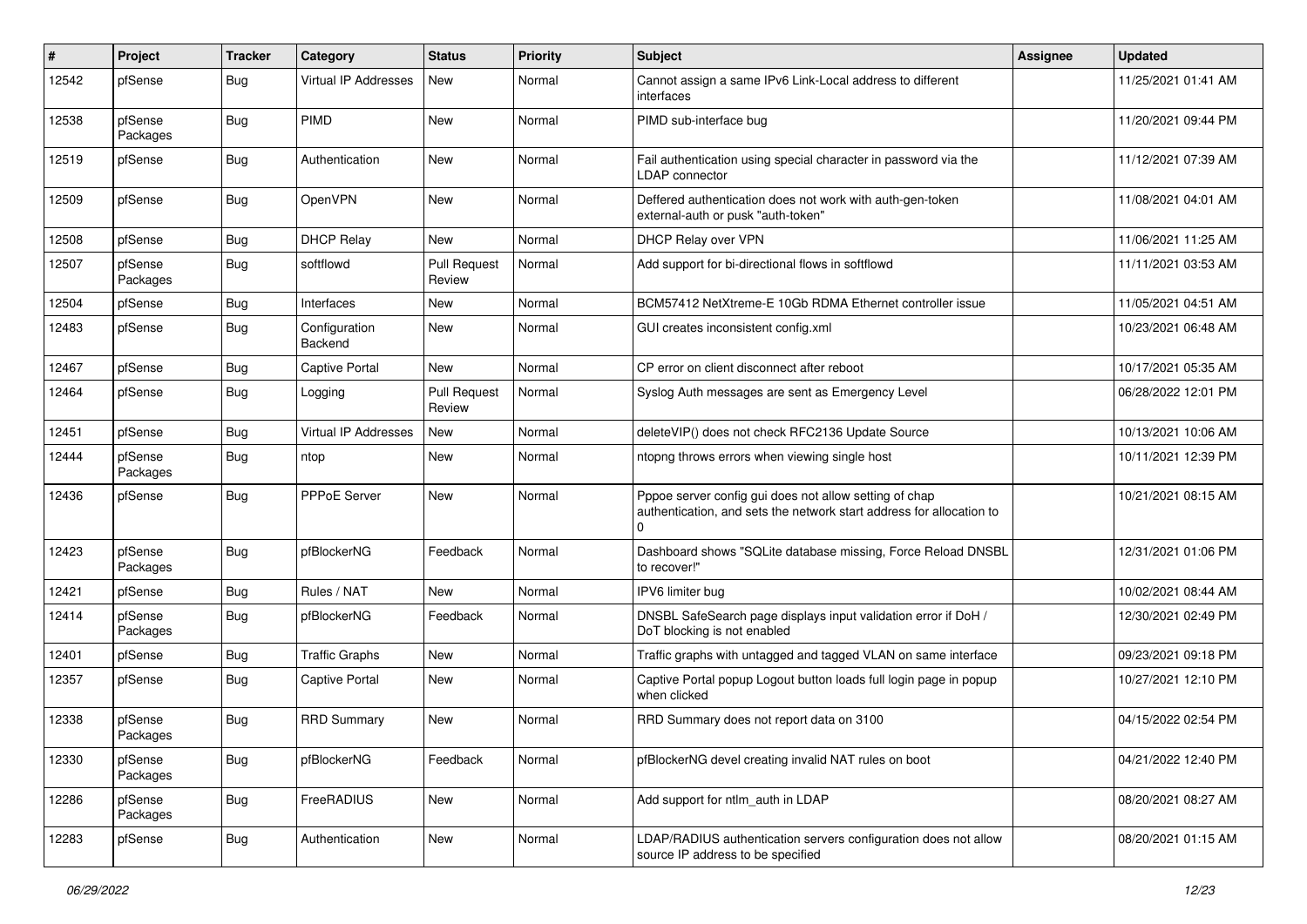| #     | Project             | <b>Tracker</b> | Category                 | <b>Status</b> | <b>Priority</b> | <b>Subject</b>                                                                    | <b>Assignee</b> | <b>Updated</b>      |
|-------|---------------------|----------------|--------------------------|---------------|-----------------|-----------------------------------------------------------------------------------|-----------------|---------------------|
| 12260 | pfSense<br>Packages | <b>Bug</b>     | ntop                     | New           | Normal          | Update popup and version missmatch?                                               |                 | 01/08/2022 05:53 AM |
| 12259 | pfSense             | <b>Bug</b>     | <b>Operating System</b>  | <b>New</b>    | Normal          | Intel em NICs Suffering Performance Degradation on FreeBSD12                      |                 | 02/25/2022 09:28 PM |
| 12258 | pfSense<br>Packages | <b>Bug</b>     | WireGuard                | Feedback      | Normal          | Copy key buttons only work in HTTPS mode                                          |                 | 02/03/2022 04:57 AM |
| 12249 | pfSense             | <b>Bug</b>     | Backup / Restore         | <b>New</b>    | Normal          | HAProxy causing failed ACB backups                                                |                 | 11/15/2021 11:58 PM |
| 12188 | pfSense<br>Packages | <b>Bug</b>     | OpenVPN Client<br>Export | New           | Normal          | client export breaks multi remote configurations                                  |                 | 10/02/2021 05:58 PM |
| 12130 | pfSense<br>Packages | <b>Bug</b>     | Zeek                     | <b>New</b>    | Normal          | Zeek fails to start                                                               |                 | 07/15/2021 02:00 AM |
| 12126 | pfSense<br>Packages | <b>Bug</b>     | FreeRADIUS               | <b>New</b>    | Normal          | freeradius3 0.15.7_31                                                             |                 | 10/11/2021 08:21 AM |
| 12122 | pfSense             | <b>Bug</b>     | Web Interface            | New           | Normal          | Perform greedy actions asychronously                                              |                 | 07/10/2021 01:10 PM |
| 12114 | pfSense<br>Packages | <b>Bug</b>     | syslog-ng                | Feedback      | Normal          | syslog-ng only binds to the last specified interface                              |                 | 04/21/2022 12:40 PM |
| 12095 | pfSense             | <b>Bug</b>     | Authentication           | <b>New</b>    | Normal          | Memory leak in pcscd                                                              |                 | 06/01/2022 01:01 PM |
| 12084 | pfSense<br>Packages | <b>Bug</b>     | <b>FRR</b>               | New           | Normal          | libfrr.so.0 error on SG-1100                                                      |                 | 06/26/2021 08:22 AM |
| 12073 | pfSense<br>Packages | <b>Bug</b>     | NET-SNMP                 | Feedback      | Normal          | netsnmptrapd.conf syntax is wrong                                                 |                 | 04/21/2022 12:40 PM |
| 12056 | pfSense             | <b>Bug</b>     | Logging                  | New           | Normal          | Filterlog says "Unknown Option %u"                                                |                 | 06/18/2021 05:51 AM |
| 12033 | pfSense<br>Packages | <b>Bug</b>     | pfBlockerNG              | New           | Normal          | maxmindb and _sqlite3 modules not found                                           |                 | 10/01/2021 04:42 AM |
| 12009 | pfSense<br>Packages | <b>Bug</b>     | Zabbix                   | New           | Normal          | Zabbix Agent starts twice by /etc/rc.start_packages                               |                 | 06/08/2021 01:35 AM |
| 11980 | pfSense<br>Packages | Bug            | FreeRADIUS               | Feedback      | Normal          | EAP does not work with SQL backend                                                |                 | 07/21/2021 07:24 AM |
| 11970 | pfSense<br>Packages | <b>Bug</b>     | Coreboot                 | <b>New</b>    | Normal          | Netgate Firmware Upgrade Doesn't Work on XG-2758                                  |                 | 04/21/2022 12:39 PM |
| 11960 | pfSense             | <b>Bug</b>     | Gateway Monitoring       | Feedback      | Normal          | Gateway Monitoring Traffic Goes Out Default Gateway                               |                 | 12/20/2021 05:43 AM |
| 11953 | pfSense             | <b>Bug</b>     | <b>IGMP Proxy</b>        | <b>New</b>    | Normal          | XG-1541 crashes when igmpproxy is enabled and network<br>interfaces status change |                 | 05/24/2021 04:55 PM |
| 11925 | pfSense             | <b>Bug</b>     | OpenVPN                  | New           | Normal          | Calling-Station-Id always set to WAN IP                                           |                 | 05/14/2021 09:27 AM |
| 11898 | pfSense<br>Packages | <b>Bug</b>     | apcupsd                  | New           | Normal          | PHP error from apcupsd dashboard widget                                           |                 | 05/07/2021 09:12 AM |
| 11872 | pfSense             | <b>Bug</b>     | Interfaces               | New           | Normal          | gif interfaces reporting incorrect traffic counters                               |                 | 12/30/2021 04:00 AM |
| 11848 | pfSense<br>Packages | <b>Bug</b>     | Squid                    | New           | Normal          | Issue with squid cache download speed                                             |                 | 04/23/2021 09:30 PM |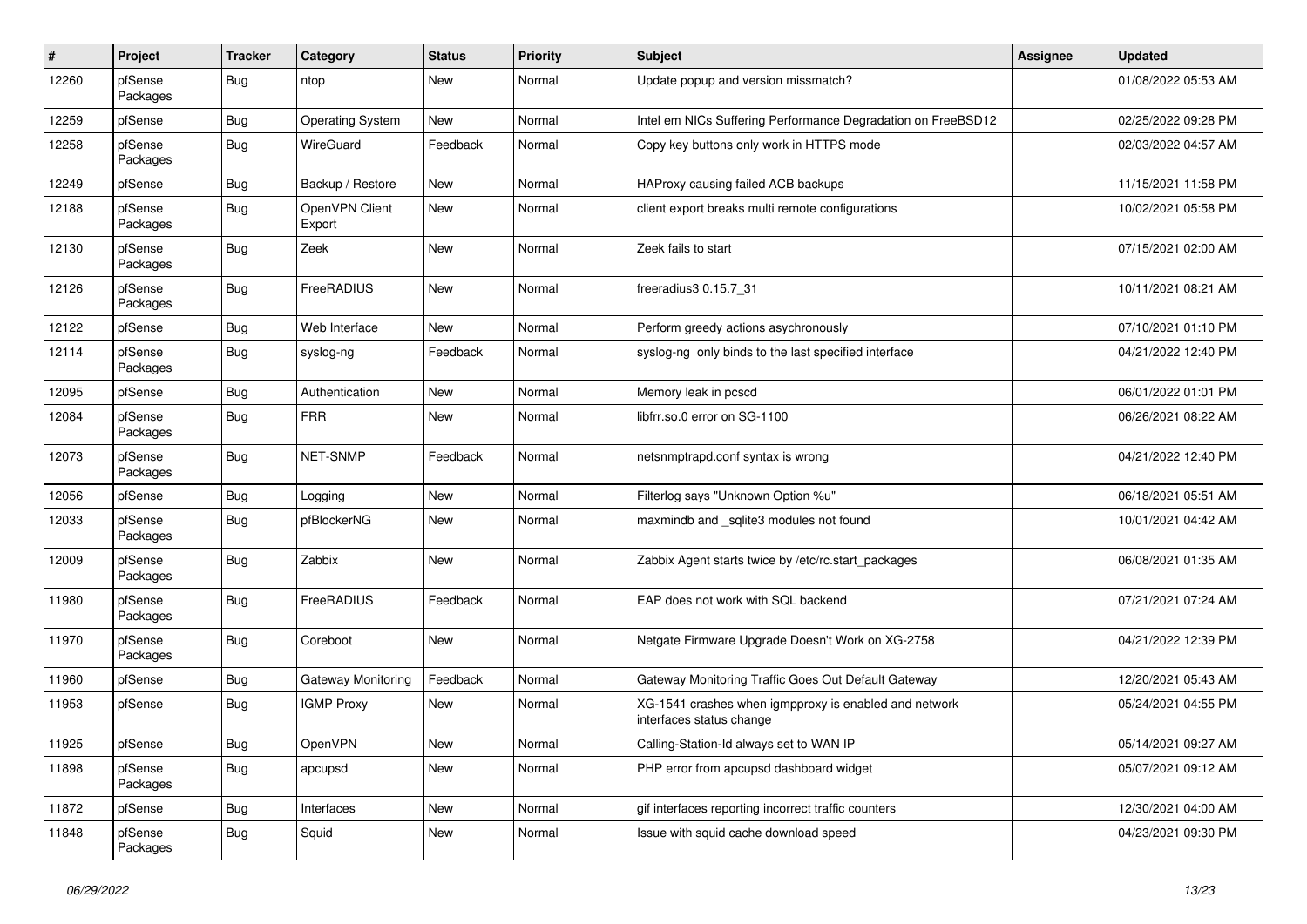| $\vert$ # | Project             | <b>Tracker</b> | Category           | <b>Status</b> | <b>Priority</b> | <b>Subject</b>                                                                                                                                                                                  | <b>Assignee</b> | <b>Updated</b>      |
|-----------|---------------------|----------------|--------------------|---------------|-----------------|-------------------------------------------------------------------------------------------------------------------------------------------------------------------------------------------------|-----------------|---------------------|
| 11841     | pfSense<br>Packages | <b>Bug</b>     | <b>FRR</b>         | New           | Normal          | FRR access lists default bahavior changed to permit by default                                                                                                                                  |                 | 04/22/2021 09:52 AM |
| 11835     | pfSense<br>Packages | Bug            | <b>FRR</b>         | New           | Normal          | FRR OSPF redistributed connected routes disappearing                                                                                                                                            |                 | 04/22/2021 07:11 AM |
| 11802     | pfSense<br>Packages | Bug            | FreeRADIUS         | New           | Normal          | FreeRADIUS sync                                                                                                                                                                                 |                 | 05/10/2021 04:18 AM |
| 11786     | pfSense             | <b>Bug</b>     | Services           | <b>New</b>    | Normal          | SSH incomplete setup and startup fail while recovering XML<br>backup in a fresh install of pfSense 2.5.0                                                                                        |                 | 04/17/2021 01:36 PM |
| 11778     | pfSense             | <b>Bug</b>     | <b>OpenVPN</b>     | <b>New</b>    | Normal          | OpenVPN uses 100% CPU after experiencing packet loss                                                                                                                                            |                 | 02/28/2022 07:38 AM |
| 11770     | pfSense Plus        | <b>Bug</b>     | Hardware / Drivers | <b>New</b>    | Normal          | Pantech UML295 USB Modem No Longer Functional                                                                                                                                                   |                 | 04/01/2021 11:28 AM |
| 11763     | pfSense<br>Packages | <b>Bug</b>     | Status Monitoring  | New           | Normal          | Traffic graphs refresh issue                                                                                                                                                                    |                 | 05/03/2021 09:44 AM |
| 11761     | pfSense             | <b>Bug</b>     | L <sub>2</sub> TP  | <b>New</b>    | Normal          | L2TP/IPsec VPN : PPP LCP negotiation occurs before user<br>authentication                                                                                                                       |                 | 03/31/2021 04:52 AM |
| 11759     | pfSense             | <b>Bug</b>     | Dashboard          | New           | Normal          | Traffic graphs on dashboard double upload on pppoe links                                                                                                                                        |                 | 12/30/2021 04:00 AM |
| 11742     | pfSense<br>Packages | Bug            | Suricata           | <b>New</b>    | Normal          | Blocking / Unblocking is not working correctly.                                                                                                                                                 |                 | 09/01/2021 11:08 AM |
| 11731     | pfSense             | Bug            | Hardware / Drivers | <b>New</b>    | Normal          | Missing support for Realtek USB NICs                                                                                                                                                            |                 | 03/30/2021 04:32 AM |
| 11730     | pfSense             | Bug            | Web Interface      | New           | Normal          | Improve visibility of option selections in dark themes                                                                                                                                          |                 | 03/25/2021 09:38 PM |
| 11724     | pfSense             | <b>Bug</b>     | Package System     | <b>New</b>    | Normal          | Packages unexpectedly removed when changing update branches                                                                                                                                     |                 | 03/29/2021 08:09 AM |
| 11717     | pfSense             | <b>Bug</b>     | Rules / NAT        | <b>New</b>    | Normal          | Incorrect port forwarding rules if Destination port alias is not equal<br>to Redirect target port alias                                                                                         |                 | 03/22/2021 06:06 AM |
| 11715     | pfSense             | <b>Bug</b>     | OpenVPN            | <b>New</b>    | Normal          | OpenVPN MTU                                                                                                                                                                                     |                 | 03/22/2021 01:35 AM |
| 11666     | pfSense             | Bug            | Logging            | New           | Normal          | GUI Firewall log search not parsing filter.log beyond hard coded<br>limit                                                                                                                       |                 | 03/12/2021 11:38 AM |
| 11657     | pfSense             | Bug            | Interfaces         | <b>New</b>    | Normal          | netmap_ring_reinit error                                                                                                                                                                        |                 | 03/18/2021 10:32 PM |
| 11641     | pfSense             | <b>Bug</b>     | Interfaces         | New           | Normal          | On xn based interfaces without the VLANMTU flag the first VLAN<br>tag defined does not follow the parent interface MTU settings. All<br>subsequent VLAN tags follow the parent interface's MTU. |                 | 03/09/2021 06:42 PM |
| 11619     | pfSense             | <b>Bug</b>     | Upgrade            | <b>New</b>    | Normal          | Unable to upgrade $2.4.4$ -p3 to $2.5/21.02$ -p1                                                                                                                                                |                 | 08/15/2021 10:00 AM |
| 11610     | pfSense<br>Packages | <b>Bug</b>     | <b>NET-SNMP</b>    | <b>New</b>    | Normal          | NET-SNMP is not setting the correct permissions on AgentX                                                                                                                                       |                 | 06/28/2021 07:54 AM |
| 11592     | pfSense<br>Packages | <b>Bug</b>     | node exporter      | New           | Normal          | Node exporter can not read system statistics                                                                                                                                                    |                 | 10/15/2021 09:37 PM |
| 11556     | pfSense             | Bug            | Rules / NAT        | New           | Normal          | Kill all states associated with a NAT address                                                                                                                                                   |                 | 03/19/2021 10:29 AM |
| 11548     | pfSense             | <b>Bug</b>     | Rules / NAT        | <b>New</b>    | Normal          | "rule expands to no valid combination" error from port forward<br>automatic rule mixing IPv4 and IPv6 elements                                                                                  |                 | 02/27/2021 03:18 PM |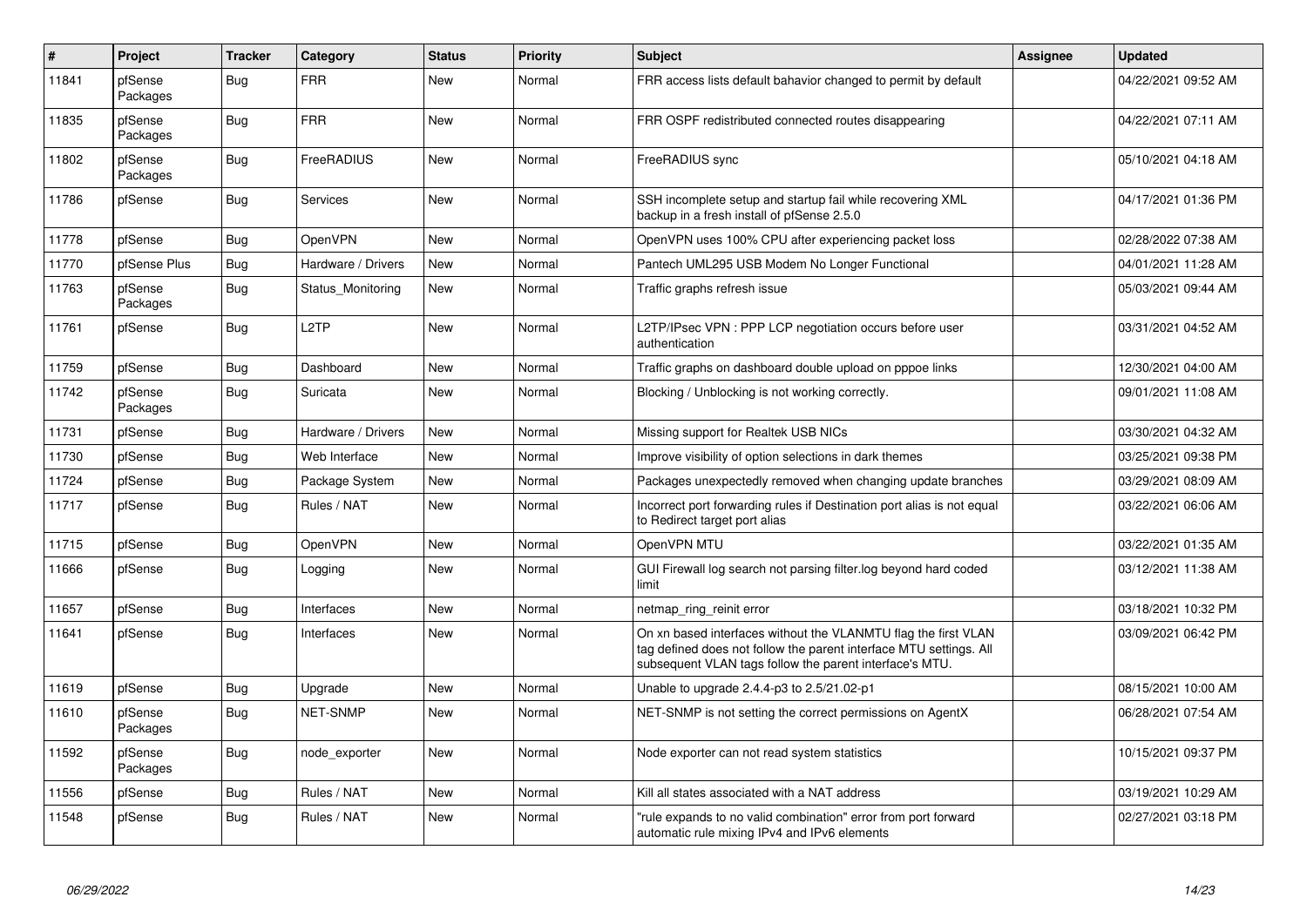| #     | Project             | <b>Tracker</b> | Category                            | <b>Status</b>                 | Priority | <b>Subject</b>                                                                                                         | <b>Assignee</b> | <b>Updated</b>      |
|-------|---------------------|----------------|-------------------------------------|-------------------------------|----------|------------------------------------------------------------------------------------------------------------------------|-----------------|---------------------|
| 11541 | pfSense             | <b>Bug</b>     | <b>OpenVPN</b>                      | New                           | Normal   | OpenVPN status does not work properly when set to TCP and<br>Concurrent Connections = 1                                |                 | 03/02/2021 02:27 PM |
| 11525 | pfSense<br>Packages | <b>Bug</b>     | Suricata                            | <b>New</b>                    | Normal   | pfsense 2.5.0 release version for vlan issue to suricata                                                               |                 | 11/11/2021 08:16 AM |
| 11522 | pfSense<br>Packages | <b>Bug</b>     | Zabbix                              | <b>New</b>                    | Normal   | fping6 error                                                                                                           |                 | 02/24/2021 07:13 AM |
| 11503 | pfSense             | <b>Bug</b>     | <b>OpenVPN</b>                      | <b>New</b>                    | Normal   | Using multiple authentication backends on an OpenVPN server<br>fails                                                   |                 | 02/23/2021 12:23 PM |
| 11479 | pfSense<br>Packages | <b>Bug</b>     | snmptt                              | <b>New</b>                    | Normal   | snmptt 1.4.2 does not work in daemon mode                                                                              |                 | 02/20/2021 04:37 PM |
| 11473 | pfSense             | <b>Bug</b>     | Web Interface                       | <b>New</b>                    | Normal   | System Activity shows invalid data on SG-3100                                                                          |                 | 02/19/2021 08:12 PM |
| 11434 | pfSense<br>Packages | <b>Bug</b>     | squidguard                          | Feedback                      | Normal   | SquidGuard over 1.16.18 11                                                                                             |                 | 04/21/2022 12:40 PM |
| 11430 | pfSense             | <b>Bug</b>     | Interfaces                          | New                           | Normal   | PHP console spam after Assigning Interfaces                                                                            |                 | 10/09/2021 10:37 AM |
| 11429 | pfSense             | Bug            | Web Interface                       | New                           | Normal   | System Log / Settings form activates "Reset Log Files" button on<br>enter                                              |                 | 10/28/2021 01:35 PM |
| 11414 | pfSense<br>Packages | <b>Bug</b>     | pfBlockerNG                         | <b>New</b>                    | Normal   | Enabling feed "Public_DNS4_all" breaks some Google services                                                            |                 | 02/13/2021 02:46 AM |
| 11412 | pfSense             | <b>Bug</b>     | Interfaces                          | <b>New</b>                    | Normal   | LLDPD Package Doesn't Work with Switchports                                                                            |                 | 02/12/2021 08:12 PM |
| 11398 | pfSense<br>Packages | <b>Bug</b>     | pfBlockerNG                         | New                           | Normal   | pfBlocker upgrade hangs forever                                                                                        |                 | 04/21/2022 12:39 PM |
| 11377 | pfSense<br>Packages | <b>Bug</b>     | <b>FRR</b>                          | <b>Pull Request</b><br>Review | Normal   | <b>FRR</b> deinstall                                                                                                   |                 | 03/10/2021 08:21 AM |
| 11375 | pfSense<br>Packages | <b>Bug</b>     | apcupsd                             | New                           | Normal   | UPS Type <blank> for USB APC</blank>                                                                                   |                 | 02/26/2021 11:10 AM |
| 11363 | pfSense             | <b>Bug</b>     | Installer                           | <b>New</b>                    | Normal   | Clean Install 2.5.0 fails due to hardware incompability                                                                |                 | 02/04/2021 11:06 AM |
| 11335 | pfSense             | <b>Bug</b>     | Interfaces                          | <b>New</b>                    | Normal   | Spoofing the MAC on a LAGG interface does not work for some<br>NIC types.                                              |                 | 01/29/2021 09:10 AM |
| 11268 | pfSense             | <b>Bug</b>     | Web Interface                       | New                           | Normal   | Cookie named 'id' prevents Edit form fields being set properly                                                         |                 | 09/03/2021 06:16 AM |
| 11261 | pfSense<br>Packages | <b>Bug</b>     | pfBlockerNG                         | <b>New</b>                    | Normal   | pfBlockerNG ASN numbers in IPv4 (/IPv6) Custom_List generate<br>error(s) "Invalid numeric literal at line 1, column 7" |                 | 01/28/2021 08:34 AM |
| 11235 | pfSense<br>Packages | <b>Bug</b>     | Filer                               | <b>New</b>                    | Normal   | Filer run script when "state" unchanged                                                                                |                 | 01/08/2021 07:24 AM |
| 11232 | pfSense             | <b>Bug</b>     | <b>Operating System</b>             | New                           | Normal   | Fix pfSense_fsync                                                                                                      |                 | 01/08/2021 08:53 AM |
| 11203 | pfSense             | <b>Bug</b>     | Certificates                        | New                           | Normal   | certificate manager very slow                                                                                          |                 | 12/31/2020 11:57 AM |
| 11192 | pfSense             | <b>Bug</b>     | <b>Traffic Shaper</b><br>(Limiters) | Feedback                      | Normal   | Using Limiters causes out of order packets within one TCP or UDP<br>flow                                               |                 | 01/06/2021 12:09 AM |
| 11185 | pfSense<br>Packages | Bug            | ntop                                | Feedback                      | Normal   | Redis service stopping before NtopNg                                                                                   |                 | 04/21/2022 12:40 PM |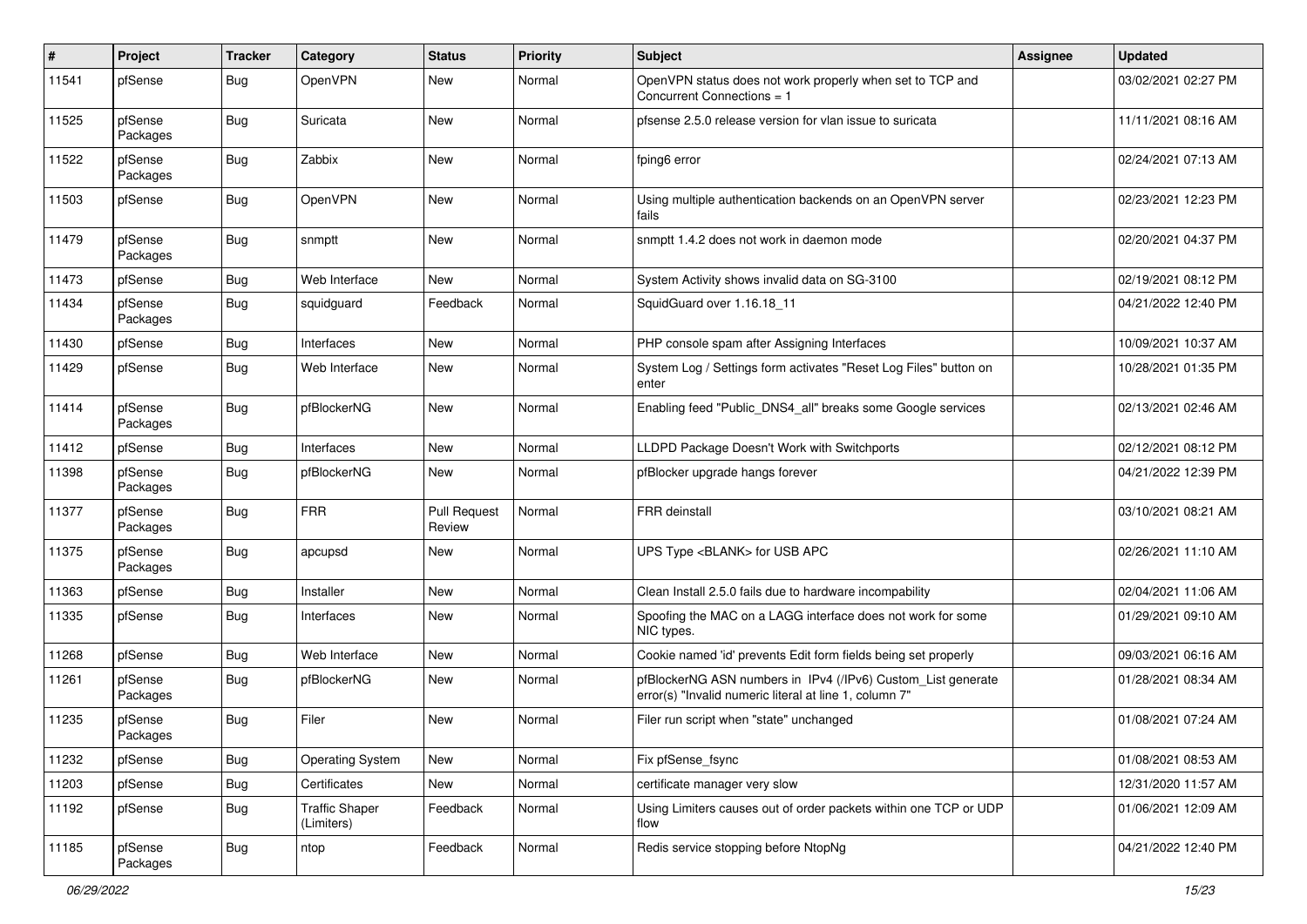| #     | Project             | <b>Tracker</b> | Category                        | <b>Status</b> | <b>Priority</b> | <b>Subject</b>                                                                                                                      | Assignee | <b>Updated</b>      |
|-------|---------------------|----------------|---------------------------------|---------------|-----------------|-------------------------------------------------------------------------------------------------------------------------------------|----------|---------------------|
| 11184 | pfSense             | <b>Bug</b>     | FreeBSD                         | New           | Normal          | PF: State policy cannot be configurable                                                                                             |          | 02/09/2021 02:43 AM |
| 11182 | pfSense<br>Packages | <b>Bug</b>     | <b>NRPE</b>                     | <b>New</b>    | Normal          | NRPE in HA syncs the bind IP                                                                                                        |          | 12/01/2021 02:15 AM |
| 11177 | pfSense             | <b>Bug</b>     | Dynamic DNS                     | <b>New</b>    | Normal          | DDNSv6 not using Check IP Services                                                                                                  |          | 12/21/2020 05:02 AM |
| 11174 | pfSense             | <b>Bug</b>     | <b>Traffic Shaper</b><br>(ALTQ) | Feedback      | Normal          | Incorrect traffic shaping on pppoe interface                                                                                        |          | 12/21/2020 11:21 PM |
| 11149 | pfSense             | <b>Bug</b>     | <b>DHCP Relay</b>               | <b>New</b>    | Normal          | DHCP relay won't start with DHCP server behind gateway                                                                              |          | 03/22/2021 05:13 AM |
| 11147 | pfSense             | <b>Bug</b>     | <b>Dynamic DNS</b>              | <b>New</b>    | Normal          | Domeneshop DynDNS IPv4 and IPv6                                                                                                     |          | 12/09/2020 11:47 PM |
| 11110 | pfSense             | <b>Bug</b>     | Backup / Restore                | New           | Normal          | Backup file should be checked before restoring a specific area                                                                      |          | 12/05/2020 02:50 PM |
| 11040 | pfSense<br>Packages | <b>Bug</b>     | pfBlockerNG                     | New           | Normal          | pfb filter core faults when clearing firewall log                                                                                   |          | 11/07/2020 01:44 PM |
| 11036 | pfSense<br>Packages | <b>Bug</b>     | haproxy                         | <b>New</b>    | Normal          | <b>HAproxy ACL</b>                                                                                                                  |          | 02/11/2022 11:27 AM |
| 10990 | pfSense<br>Packages | Bug            | NET-SNMP                        | Feedback      | Normal          | net-snmp IPv6 listen address needs to be wrapped in square<br>brackets                                                              |          | 03/19/2021 05:09 AM |
| 10980 | pfSense             | <b>Bug</b>     | <b>Operating System</b>         | <b>New</b>    | Normal          | rc.local is executed at login by rc.initial, and not at boot time.                                                                  |          | 10/19/2020 09:39 AM |
| 10936 | pfSense<br>Packages | <b>Bug</b>     | haproxy                         | Feedback      | Normal          | both haproxy/haproxy-devel non-existent option lb-agent-chk                                                                         |          | 04/21/2022 12:40 PM |
| 10935 | pfSense<br>Packages | <b>Bug</b>     | <b>FRR</b>                      | <b>New</b>    | Normal          | FRR 0.6.7-6 - BGPD service recycled IPv6 without Route Map                                                                          |          | 12/30/2020 05:00 PM |
| 10900 | pfSense<br>Packages | Bug            | Backup                          | Feedback      | Normal          | /packages/backup/backup.php?a=download&t=backup HTTP<br>504, or Sends PHP Error Message as ASCII/Text file Named<br>pfsense.bak.tgz |          | 04/05/2022 01:51 AM |
| 10845 | pfSense<br>Packages | <b>Bug</b>     | apcupsd                         | <b>New</b>    | Normal          | apcupsd doesn't stop when not enabled                                                                                               |          | 08/24/2020 10:16 AM |
| 10833 | pfSense             | Bug            | Configuration<br>Backend        | New           | Normal          | unbound exits on configuration error when link status flaps on LAN<br>interface                                                     |          | 08/13/2020 11:53 PM |
| 10822 | pfSense             | Bug            | DHCP (IPv6)                     | New           | Normal          | Deprecated IPv6 prefix won't be announced as deprecated to<br>clients                                                               |          | 08/10/2020 09:23 AM |
| 10791 | pfSense<br>Packages | <b>Bug</b>     | <b>PIMD</b>                     | <b>New</b>    | Normal          | Valid (vlan)interfaces do not get vif reporting "Invalid phyint<br>address"                                                         |          | 10/06/2020 09:20 AM |
| 10783 | pfSense<br>Packages | Bug            | ntop                            | <b>New</b>    | Normal          | NtopNG is very unstable on arm64                                                                                                    |          | 07/22/2020 09:07 AM |
| 10765 | pfSense             | Bug            | Authentication                  | New           | Normal          | Ampersands in Idap_extended_query are escaped twice                                                                                 |          | 09/02/2020 07:55 AM |
| 10729 | pfSense             | Bug            | Package System                  | New           | Normal          | Certificate verification failed for pkg.freebsd.org                                                                                 |          | 07/05/2020 01:12 AM |
| 10726 | pfSense             | <b>Bug</b>     | Rules / NAT                     | New           | Normal          | Sticky-connections option is bugged - sticky-address cannot be<br>redefined                                                         |          | 11/12/2020 10:12 AM |
| 10715 | pfSense             | <b>Bug</b>     | <b>DHCP Relay</b>               | New           | Normal          | DHCPv6 relay always uses the "first" IPv6 address of an interface                                                                   |          | 06/29/2020 05:01 AM |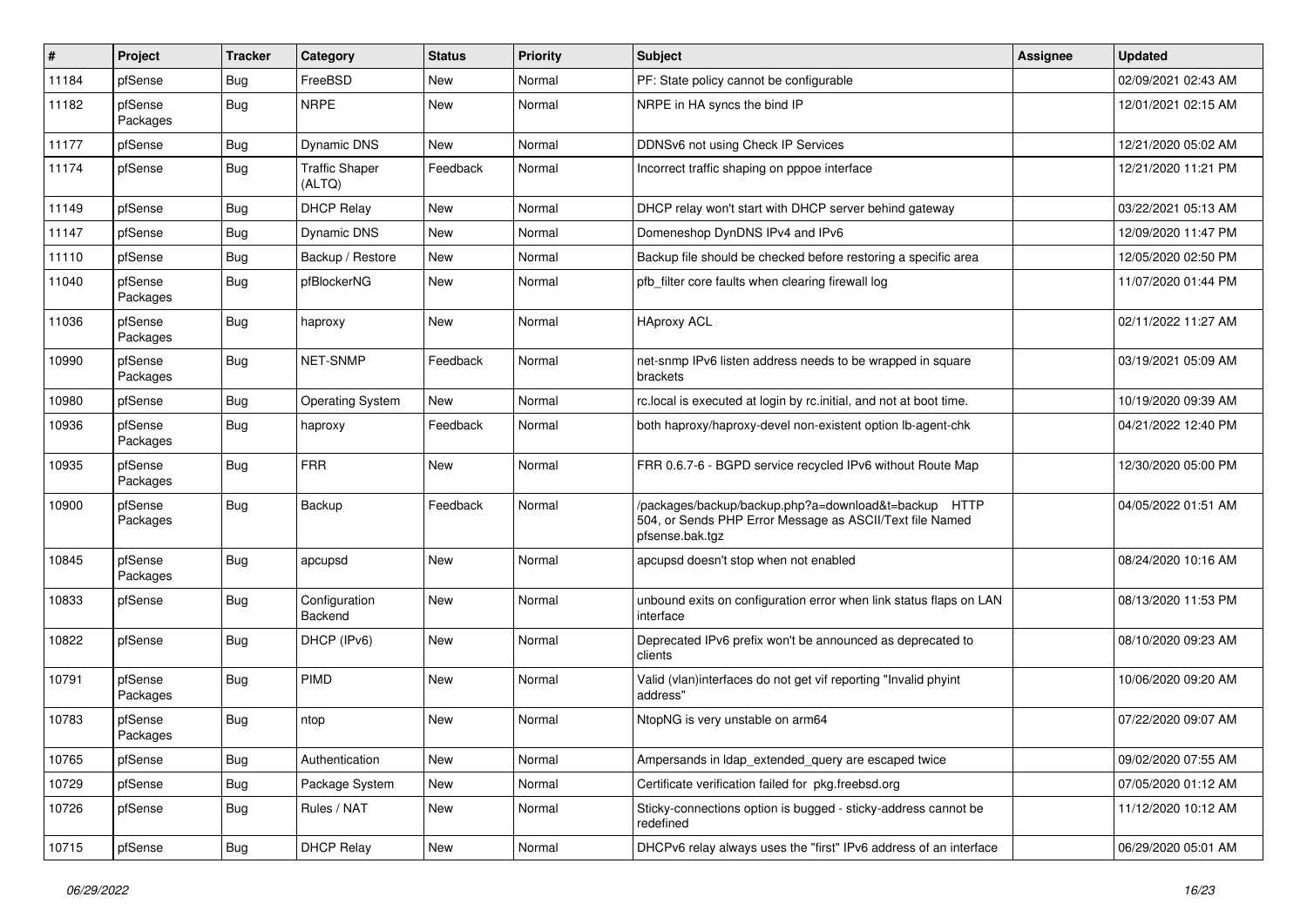| #     | Project             | <b>Tracker</b> | Category                     | <b>Status</b> | <b>Priority</b> | <b>Subject</b>                                                                                                                                              | <b>Assignee</b> | <b>Updated</b>      |
|-------|---------------------|----------------|------------------------------|---------------|-----------------|-------------------------------------------------------------------------------------------------------------------------------------------------------------|-----------------|---------------------|
| 10714 | pfSense             | Bug            | DHCP (IPv6)                  | <b>New</b>    | Normal          | radvd only gives out the prefix of the "first" IPv6 address of an<br>interface                                                                              |                 | 10/06/2020 01:03 PM |
| 10712 | pfSense             | <b>Bug</b>     | Rules / NAT                  | New           | Normal          | "default allow LAN IPv6 to any" rule does not work right after boot<br>when using IPv6 PD                                                                   |                 | 06/30/2020 12:17 AM |
| 10695 | pfSense<br>Packages | <b>Bug</b>     | FreeRADIUS                   | <b>New</b>    | Normal          | FreeRadius Accounting skipping MBs after reboot due to power<br>down                                                                                        |                 | 06/24/2020 04:49 AM |
| 10693 | pfSense<br>Packages | <b>Bug</b>     | <b>BIND</b>                  | <b>New</b>    | Normal          | pfSense Bind Zone Editor UI does not update zone serial number<br>when a change is made                                                                     |                 | 09/01/2021 12:51 AM |
| 10692 | pfSense<br>Packages | <b>Bug</b>     | PIMD                         | Feedback      | Normal          | PIMD starts twice at boot                                                                                                                                   |                 | 04/21/2022 12:40 PM |
| 10671 | pfSense             | <b>Bug</b>     | <b>Operating System</b>      | New           | Normal          | pfsense 2.4.5 1 does not boot on Gen2 2012R2 HyperV VM                                                                                                      |                 | 05/09/2021 06:39 AM |
| 10624 | pfSense             | <b>Bug</b>     | <b>DNS Resolver</b>          | <b>New</b>    | Normal          | Unbound configuration memory leak with python module $+$ register<br>DHCP leases active                                                                     |                 | 02/26/2021 10:27 AM |
| 10608 | pfSense<br>Packages | <b>Bug</b>     | Squid                        | Feedback      | Normal          | Update squid port to 4.11-p2                                                                                                                                |                 | 03/02/2021 04:00 AM |
| 10606 | pfSense<br>Packages | <b>Bug</b>     | Snort                        | <b>New</b>    | Normal          | Snort Inline stopped working after upgrade to FreeBSD 12.1<br>(network traffic blocked after heavy load randomly)                                           |                 | 05/28/2020 10:06 AM |
| 10601 | pfSense<br>Packages | <b>Bug</b>     | Status Monitoring            | New           | Normal          | Dashboard->Traffic Graphs Scale is capped for outbound                                                                                                      |                 | 05/29/2020 10:13 AM |
| 10590 | pfSense<br>Packages | <b>Bug</b>     | pfBlockerNG                  | <b>New</b>    | Normal          | pfBlockerNG: Invalid argument supplied for foreach()                                                                                                        |                 | 05/26/2020 08:22 AM |
| 10584 | pfSense             | <b>Bug</b>     | Hardware / Drivers           | New           | Normal          | SG-3100 with M.2: shutdown instead of reboot                                                                                                                |                 | 07/21/2020 03:08 AM |
| 10577 | pfSense             | Bug            | Hardware / Drivers           | Feedback      | Normal          | intel x553 (c3000 chipset) loading x520 driver                                                                                                              |                 | 05/28/2020 03:59 AM |
| 10544 | pfSense             | <b>Bug</b>     | User Manager /<br>Privileges | <b>New</b>    | Normal          | It's not possible to add a user to group operator using the gui                                                                                             |                 | 04/21/2022 12:39 PM |
| 10530 | pfSense             | Bug            | Upgrade                      | <b>New</b>    | Normal          | Convert config version to be based on product version                                                                                                       |                 | 04/21/2022 12:39 PM |
| 10526 | pfSense<br>Packages | <b>Bug</b>     | pfBlockerNG                  | New           | Normal          | Package pfBlockerNG Crashes on Alert view                                                                                                                   |                 | 05/04/2020 08:59 AM |
| 10516 | pfSense<br>Packages | <b>Bug</b>     | <b>FRR</b>                   | <b>New</b>    | Normal          | <b>FRR Access list</b>                                                                                                                                      |                 | 12/06/2020 11:02 PM |
| 10513 | pfSense             | <b>Bug</b>     | Rules / NAT                  | <b>New</b>    | Normal          | State issues with policy routing and HA failover                                                                                                            |                 | 04/21/2022 12:39 PM |
| 10503 | pfSense<br>Packages | <b>Bug</b>     | <b>FRR</b>                   | New           | Normal          | Flapping any GW in multi-WAN influences restating all IPsec<br>tunnels in FRR which leads to dropping all IPsec VTI static routes<br>and related BGP issues |                 | 05/08/2020 07:51 PM |
| 10502 | pfSense<br>Packages | <b>Bug</b>     | <b>Ildpd</b>                 | In Progress   | Normal          | LLDP spamming errors on Netgate XG-7100                                                                                                                     |                 | 04/21/2022 12:39 PM |
| 10493 | pfSense             | <b>Bug</b>     | <b>IPsec</b>                 | New           | Normal          | filter_get_vpns_list() issues                                                                                                                               |                 | 05/06/2020 01:07 AM |
| 10487 | pfSense<br>Packages | Bug            | Telegraf                     | New           | Normal          | Telegraf package not sending logs to influxdb server                                                                                                        |                 | 05/03/2020 07:09 PM |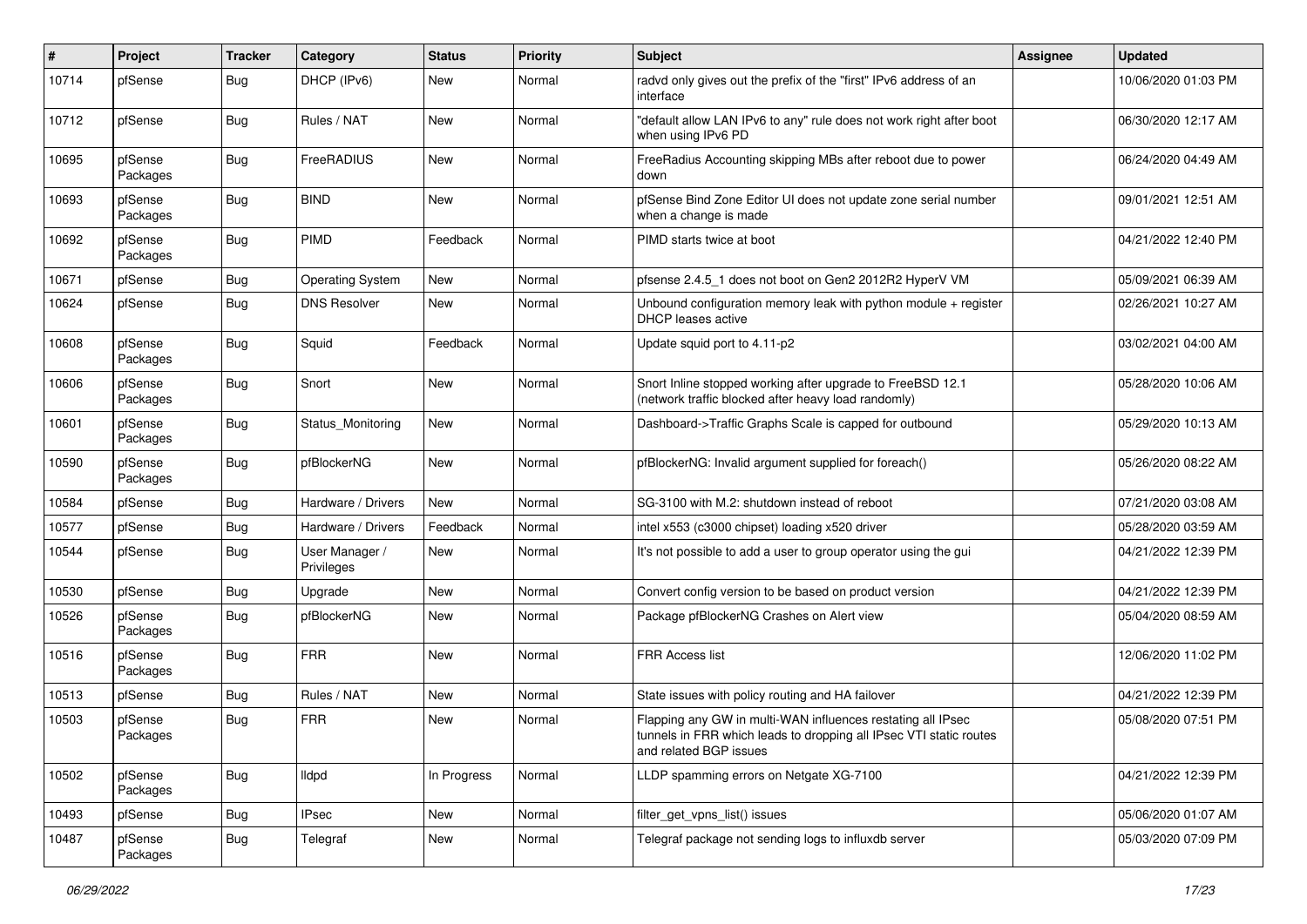| #     | Project             | <b>Tracker</b> | Category             | <b>Status</b> | <b>Priority</b> | <b>Subject</b>                                                                                                    | Assignee | <b>Updated</b>      |
|-------|---------------------|----------------|----------------------|---------------|-----------------|-------------------------------------------------------------------------------------------------------------------|----------|---------------------|
| 10445 | pfSense<br>Packages | Bug            | <b>BIND</b>          | Feedback      | Normal          | BIND crashed when added RPZ. rpz is not a master or slave zone.                                                   |          | 04/21/2022 12:40 PM |
| 10436 | pfSense<br>Packages | <b>Bug</b>     | softflowd            | New           | Normal          | softflowd no longer sends flow data after upgrade (v0.9.9_1 -><br>v1.0.0                                          |          | 06/07/2022 12:25 AM |
| 10426 | pfSense<br>Packages | <b>Bug</b>     | Filer                | Feedback      | Normal          | Filer must validate that File name is uniq                                                                        |          | 04/20/2022 11:02 AM |
| 10393 | pfSense<br>Packages | Bug            | syslog-ng            | Feedback      | Normal          | Syslog-ng TLS support is broken                                                                                   |          | 04/21/2022 12:40 PM |
| 10370 | pfSense<br>Packages | <b>Bug</b>     | ntop                 | New           | Normal          | ntopng Timeseries not send to InfluxDB                                                                            |          | 03/30/2020 09:42 AM |
| 10342 | pfSense             | <b>Bug</b>     | <b>DNS Resolver</b>  | <b>New</b>    | Normal          | Unbound domain overrides stop resolving periodically. They only<br>resume after the service has been restarted.   |          | 03/13/2020 10:35 AM |
| 10330 | pfSense<br>Packages | Bug            | <b>BIND</b>          | Feedback      | Normal          | BIND zone configuration displays wrong DS resource record with<br>inline DNSSEC signing enabled                   |          | 04/21/2022 12:40 PM |
| 10325 | pfSense             | Bug            | <b>Notifications</b> | New           | Normal          | System/Advanced/Notifications/E-Mail - SMTP Notification E-Mail<br>auth password Unexpected Bahaviour             |          | 10/30/2020 08:17 AM |
| 10311 | pfSense             | <b>Bug</b>     | OpenVPN              | <b>New</b>    | Normal          | Too low net.link.ifqmaxlen causes packet drop under load when<br>using OpenVPN inside bridge interface under load |          | 08/10/2021 03:10 AM |
| 10310 | pfSense             | <b>Bug</b>     | Upgrade              | <b>New</b>    | Normal          | Systems with low RAM and several packages may temporarily fail<br>to load large tables after an upgrade           |          | 03/03/2020 07:55 AM |
| 10292 | pfSense<br>Packages | <b>Bug</b>     | Suricata             | <b>New</b>    | Normal          | Suricata not respecting SID Mgmt list                                                                             |          | 02/27/2020 01:02 PM |
| 10279 | pfSense<br>Packages | <b>Bug</b>     | open-vm-tools        | <b>New</b>    | Normal          | pfSense's OpenVM Tools on ESXi 6.7 no longer provides guest vm<br>functionality                                   |          | 03/01/2020 06:07 PM |
| 10278 | pfSense<br>Packages | <b>Bug</b>     | pfBlockerNG          | <b>New</b>    | Normal          | pfBlockerNG: Formatting issue on DNSBL stats page                                                                 |          | 02/24/2020 01:36 PM |
| 10277 | pfSense             | <b>Bug</b>     | Web Interface        | <b>New</b>    | Normal          | Sorting the log entries does not use year value                                                                   |          | 02/24/2020 07:46 AM |
| 10271 | pfSense             | Bug            | Web Interface        | <b>New</b>    | Normal          | Large number of VLAN/LANs make "Interfaces" menu hard to<br>access                                                |          | 02/20/2020 04:46 AM |
| 10253 | pfSense<br>Packages | <b>Bug</b>     | pfBlockerNG          | <b>New</b>    | Normal          | pfblockerng-devel uses user interface for VIP causing issues with<br>other services                               |          | 02/11/2020 09:17 AM |
| 10188 | pfSense<br>Packages | Bug            | pfBlockerNG          | <b>New</b>    | Normal          | Reputation tab is not working                                                                                     |          | 01/24/2020 10:06 AM |
| 10164 | pfSense<br>Packages | <b>Bug</b>     | pfBlockerNG          | New           | Normal          | pfBlockerNG dashboard widget position is not maintained when<br>updating                                          |          | 01/06/2020 10:06 AM |
| 10150 | pfSense             | <b>Bug</b>     | <b>IGMP Proxy</b>    | New           | Normal          | IGMP Proxy does not scale to hundreds of streams                                                                  |          | 01/03/2020 02:56 AM |
| 10143 | pfSense             | Bug            | <b>DNS Resolver</b>  | New           | Normal          | System hostname DNS entry is assigned to the wrong IP on<br>multi-wan setups                                      |          | 12/31/2019 02:33 PM |
| 10000 | pfSense             | <b>Bug</b>     | Dynamic DNS          | New           | Normal          | Azure Dynamic DNS A and AAAA Records for Apex Zone                                                                |          | 03/31/2020 09:03 AM |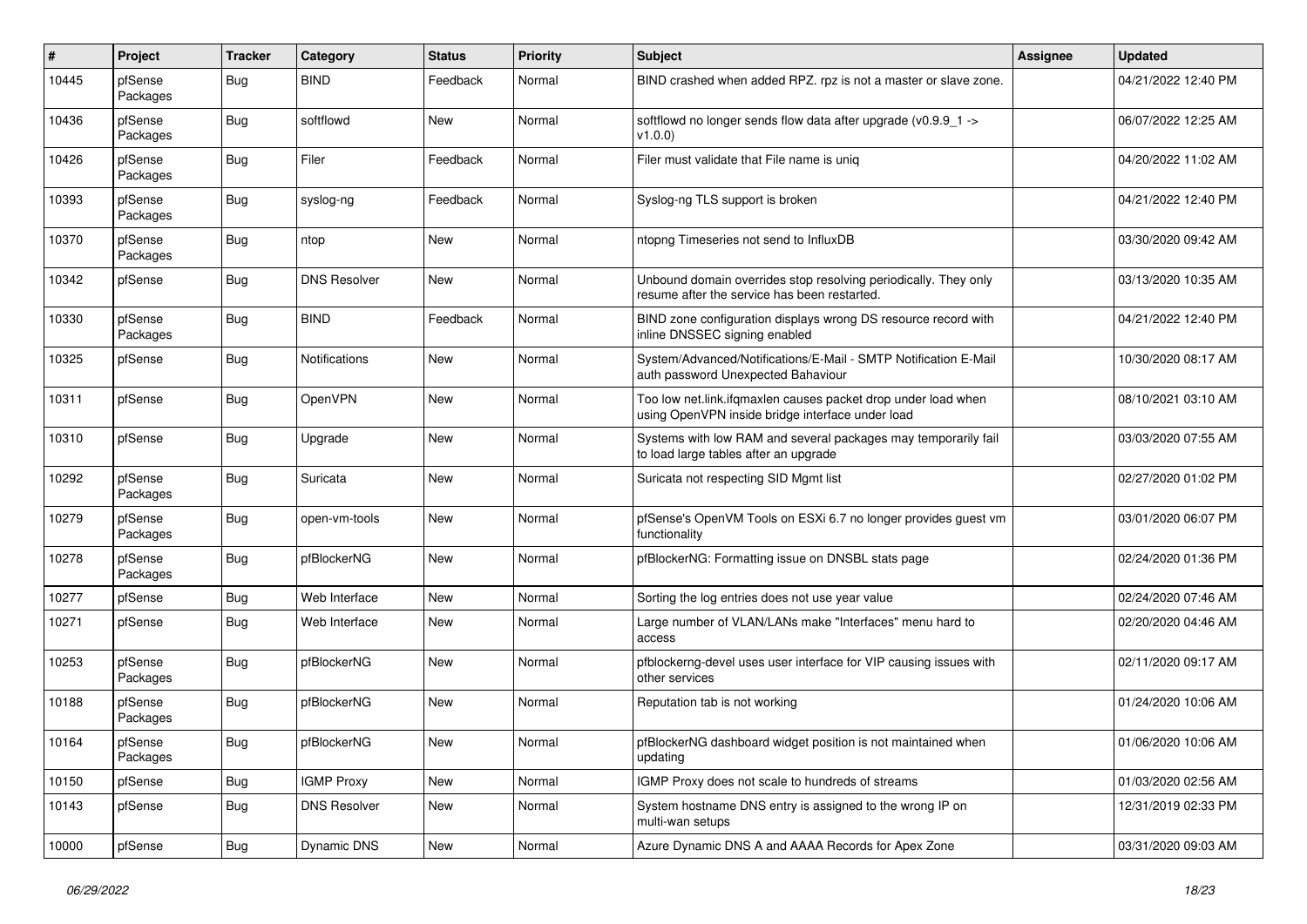| $\sharp$ | Project             | <b>Tracker</b> | Category                     | <b>Status</b> | Priority | <b>Subject</b>                                                                                                       | <b>Assignee</b> | <b>Updated</b>      |
|----------|---------------------|----------------|------------------------------|---------------|----------|----------------------------------------------------------------------------------------------------------------------|-----------------|---------------------|
| 9999     | pfSense<br>Packages | Bug            | pfBlockerNG                  | New           | Normal   | unbound fatal error if System Domain in DNSBL and System<br>Domain Local Zone Type is Redirect                       |                 | 12/25/2019 08:10 AM |
| 9934     | pfSense<br>Packages | <b>Bug</b>     | Suricata                     | New           | Normal   | suricata update kills WAN interface                                                                                  |                 | 02/20/2020 09:17 AM |
| 9895     | pfSense<br>Packages | <b>Bug</b>     | Snort                        | <b>New</b>    | Normal   | snort reinstallation failed                                                                                          |                 | 06/23/2021 08:01 AM |
| 9805     | pfSense             | Bug            | Dynamic DNS                  | <b>New</b>    | Normal   | dynDNS cloudflare multiple entries                                                                                   |                 | 10/02/2019 04:51 PM |
| 9737     | pfSense             | <b>Bug</b>     | <b>Traffic Graphs</b>        | New           | Normal   | traffic-graphs.js shows incorrect units inside the chart                                                             |                 | 09/09/2019 06:35 AM |
| 9707     | pfSense<br>Packages | <b>Bug</b>     | pfBlockerNG                  | <b>New</b>    | Normal   | Some networks already existing in deny Feeds are not stopped<br>even if existing in custom deny list                 |                 | 08/28/2019 10:03 AM |
| 9698     | pfSense             | <b>Bug</b>     | <b>RRD Graphs</b>            | New           | Normal   | Monitoring graphs do not retain state after auto-refresh                                                             |                 | 08/26/2019 02:09 AM |
| 9690     | pfSense             | <b>Bug</b>     | Interfaces                   | New           | Normal   | Ethernet flow control should be disabled by default                                                                  |                 | 08/19/2019 06:45 PM |
| 9677     | pfSense             | <b>Bug</b>     | Dashboard                    | <b>New</b>    | Normal   | Dashboard hangs when widget needs data from a remote host<br>which is down                                           |                 | 08/13/2019 09:15 AM |
| 9676     | pfSense<br>Packages | <b>Bug</b>     | pfBlockerNG                  | New           | Normal   | AS lookup fails                                                                                                      |                 | 12/26/2019 12:17 AM |
| 9664     | pfSense             | Bug            | Dynamic DNS                  | <b>New</b>    | Normal   | DynDNS and Dual-wan problem with CloudFlare (works with No-Ip)                                                       |                 | 08/03/2019 10:00 AM |
| 9662     | pfSense<br>Packages | Bug            | pfBlockerNG                  | New           | Normal   | PfblockerNG do not update after pfsense reboot and wait for next<br>cron task                                        |                 | 08/20/2019 09:00 AM |
| 9654     | pfSense             | Bug            | <b>DNS Resolver</b>          | <b>New</b>    | Normal   | After reboot, the DNS resolver must be restarted before it will<br>advertise the ipv6 DNS address of the router.     |                 | 11/20/2020 03:12 AM |
| 9650     | pfSense             | <b>Bug</b>     | Gateways                     | New           | Normal   | IPv6 connection drops (ir-)regular on Kabelvodafone (German<br>cable ISP)                                            |                 | 07/27/2019 07:14 AM |
| 9626     | pfSense             | <b>Bug</b>     | Web Interface                | <b>New</b>    | Normal   | When deny write permission is assigned to a user, there is no error<br>feedback if the user tries to write something |                 | 06/25/2022 05:41 PM |
| 9585     | pfSense             | <b>Bug</b>     | Interfaces                   | New           | Normal   | 6RD: Unable to reach hosts on within same 6rd-domain                                                                 |                 | 08/14/2019 02:39 PM |
| 9568     | pfSense<br>Packages | <b>Bug</b>     | Squid                        | New           | Normal   | UFSSwapDir::openLog: Failed to open swap log.                                                                        |                 | 05/29/2019 09:18 PM |
| 9566     | pfSense             | <b>Bug</b>     | <b>Traffic Graphs</b>        | <b>New</b>    | Normal   | Traffic graph displays traffic incorrectly                                                                           |                 | 11/18/2019 07:54 AM |
| 9504     | pfSense             | <b>Bug</b>     | Dynamic DNS                  | New           | Normal   | Multiple Dynamic DNS update notifications for the same interface,<br>not differentiated by the hostname              |                 | 05/07/2019 07:46 AM |
| 9500     | pfSense<br>Packages | <b>Bug</b>     | haproxy                      | <b>New</b>    | Normal   | HAproxy does not delete non-applicable action config                                                                 |                 | 01/18/2022 06:28 AM |
| 9497     | pfSense<br>Packages | <b>Bug</b>     | AWS VPC                      | <b>New</b>    | Normal   | AWS VPN Wizard: WebGUI times out.                                                                                    |                 | 11/13/2019 10:07 AM |
| 9495     | pfSense<br>Packages | Bug            | AWS VPC                      | New           | Normal   | AWS VPC VPN wizard produces incorrect config (SHA256 should<br>be SHA1)                                              |                 | 08/19/2019 02:45 PM |
| 9485     | pfSense             | Bug            | User Manager /<br>Privileges | New           | Normal   | password match error on system_usermanager causes Group<br>membership to be reset.                                   |                 | 04/26/2019 08:52 AM |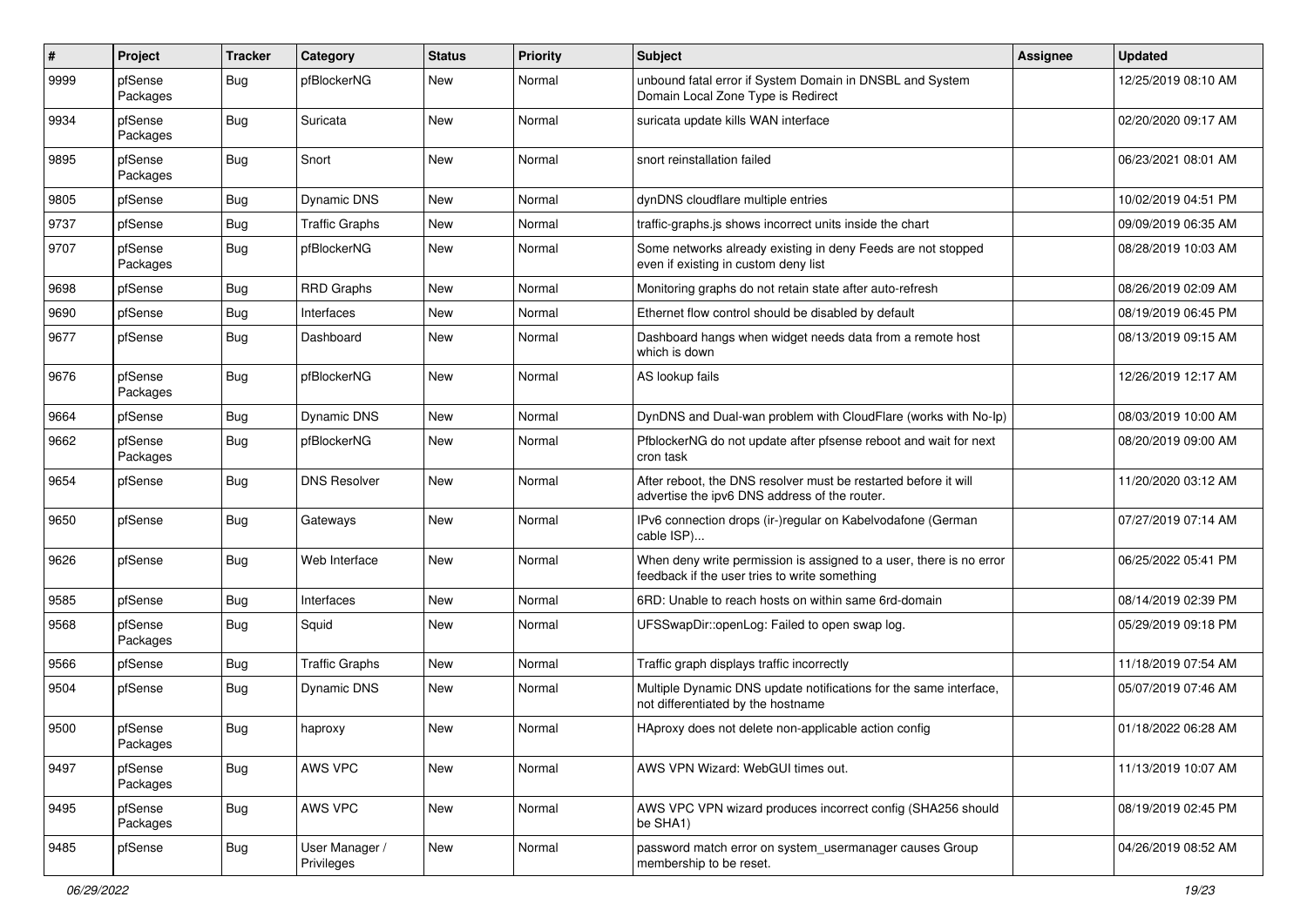| $\vert$ # | Project             | <b>Tracker</b> | Category               | <b>Status</b> | Priority | Subject                                                                                               | <b>Assignee</b> | <b>Updated</b>      |
|-----------|---------------------|----------------|------------------------|---------------|----------|-------------------------------------------------------------------------------------------------------|-----------------|---------------------|
| 9453      | pfSense             | Bug            | <b>LAGG Interfaces</b> | New           | Normal   | VLAN Interfaces on LAGG get orphaned at boot                                                          |                 | 08/21/2019 11:16 AM |
| 9384      | pfSense             | <b>Bug</b>     | Interfaces             | Confirmed     | Normal   | devd putting "\$" before variable contents when using single quotes                                   |                 | 04/21/2022 12:39 PM |
| 9348      | pfSense<br>Packages | <b>Bug</b>     | <b>ACME</b>            | New           | Normal   | Results of Acme certificate issuance/renewal are not properly<br>formatted                            |                 | 02/22/2019 12:08 PM |
| 9344      | pfSense             | <b>Bug</b>     | Translations           | New           | Normal   | OpenVPN click NCP Algorithms will always go to DH Parameters<br>website(in Chinese-Taiwan)            |                 | 10/21/2021 03:48 AM |
| 9343      | pfSense             | <b>Bug</b>     | DHCP (IPv4)            | New           | Normal   | diag_arp.php times out with large DHCPD leases table                                                  |                 | 08/14/2019 01:19 PM |
| 9338      | pfSense             | <b>Bug</b>     | <b>IGMP Proxy</b>      | New           | Normal   | igmpproxy ignoring downstream vlan interface                                                          |                 | 02/22/2019 03:48 AM |
| 9337      | pfSense<br>Packages | <b>Bug</b>     | Telegraf               | New           | Normal   | Telegraf ping input fails                                                                             |                 | 02/18/2019 10:40 AM |
| 9286      | pfSense<br>Packages | <b>Bug</b>     | squidguard             | New           | Normal   | squidGuard - Unable to change IP for sgerror.php URL in<br>configuration                              |                 | 11/13/2019 10:07 AM |
| 9261      | pfSense<br>Packages | <b>Bug</b>     | haproxy                | New           | Normal   | haproxy GUI failure                                                                                   |                 | 01/08/2019 12:41 PM |
| 9241      | pfSense             | <b>Bug</b>     | Interfaces             | New           | Normal   | Ethernet link cycles up/down if "auto-negotiate" is explicitly selected<br>in interface configuration |                 | 12/31/2018 08:36 PM |
| 9229      | pfSense<br>Packages | <b>Bug</b>     | Tinc                   | New           | Normal   | Tinc package: no way of specifying multiple critical configuration<br>parameters from web interface   |                 | 08/13/2019 09:25 AM |
| 9192      | pfSense             | <b>Bug</b>     | <b>PPP</b> Interfaces  | New           | Normal   | PPPoE daemon selects wrong interface                                                                  |                 | 08/20/2019 10:05 AM |
| 9179      | pfSense             | <b>Bug</b>     | <b>NAT Reflection</b>  | New           | Normal   | NAT reflection fix implemented for #8604 is causing WebUI and<br>XMLRPC to fail on slave              |                 | 03/27/2020 08:01 PM |
| 9167      | pfSense             | <b>Bug</b>     | Rules / NAT            | New           | Normal   | Some Important ICMPv6 Traffic Not Allowed by Default Rules                                            |                 | 08/14/2019 01:00 PM |
| 9143      | pfSense<br>Packages | <b>Bug</b>     | ntop                   | New           | Normal   | ntopng not displaying values in historical correctly                                                  |                 | 11/22/2018 07:24 AM |
| 9139      | pfSense<br>Packages | <b>Bug</b>     | Telegraf               | New           | Normal   | telegraf: add ping for default gateway(s)                                                             |                 | 05/21/2020 04:23 PM |
| 9138      | pfSense<br>Packages | <b>Bug</b>     | Telegraf               | New           | Normal   | telegraf: add section for custom config lines                                                         |                 | 02/18/2019 03:36 PM |
| 9101      | pfSense             | <b>Bug</b>     | <b>Traffic Graphs</b>  | New           | Normal   | Traffic Graphs/Dashboard Slows Downloads Being Performed by<br>the Same Firefox Browser               |                 | 08/21/2019 09:18 AM |
| 9094      | pfSense             | Bug            | Hardware / Drivers     | Assigned      | Normal   | MBT console settings are not forced to video console                                                  |                 | 11/07/2018 10:23 AM |
| 9087      | pfSense             | <b>Bug</b>     | <b>Traffic Graphs</b>  | New           | Normal   | Traffic Graph Widget Legend Not Updating                                                              |                 | 08/14/2019 12:38 PM |
| 9079      | pfSense<br>Packages | <b>Bug</b>     | ntop                   | New           | Normal   | High CPU usage of ntopng even during IDLE and no network traffic                                      |                 | 12/16/2018 02:40 PM |
| 9037      | pfSense             | <b>Bug</b>     | <b>DNS Resolver</b>    | New           | Normal   | Unbound not logging to syslog after reboot                                                            |                 | 10/12/2018 05:09 AM |
| 9035      | pfSense             | <b>Bug</b>     | Rules / NAT            | New           | Normal   | Inactive Interfaces are Hidden in Firewall Rules                                                      |                 | 08/14/2019 12:39 PM |
| 9025      | pfSense<br>Packages | <b>Bug</b>     | squidguard             | New           | Normal   | SquidGard + Target categories                                                                         |                 | 10/08/2018 01:00 AM |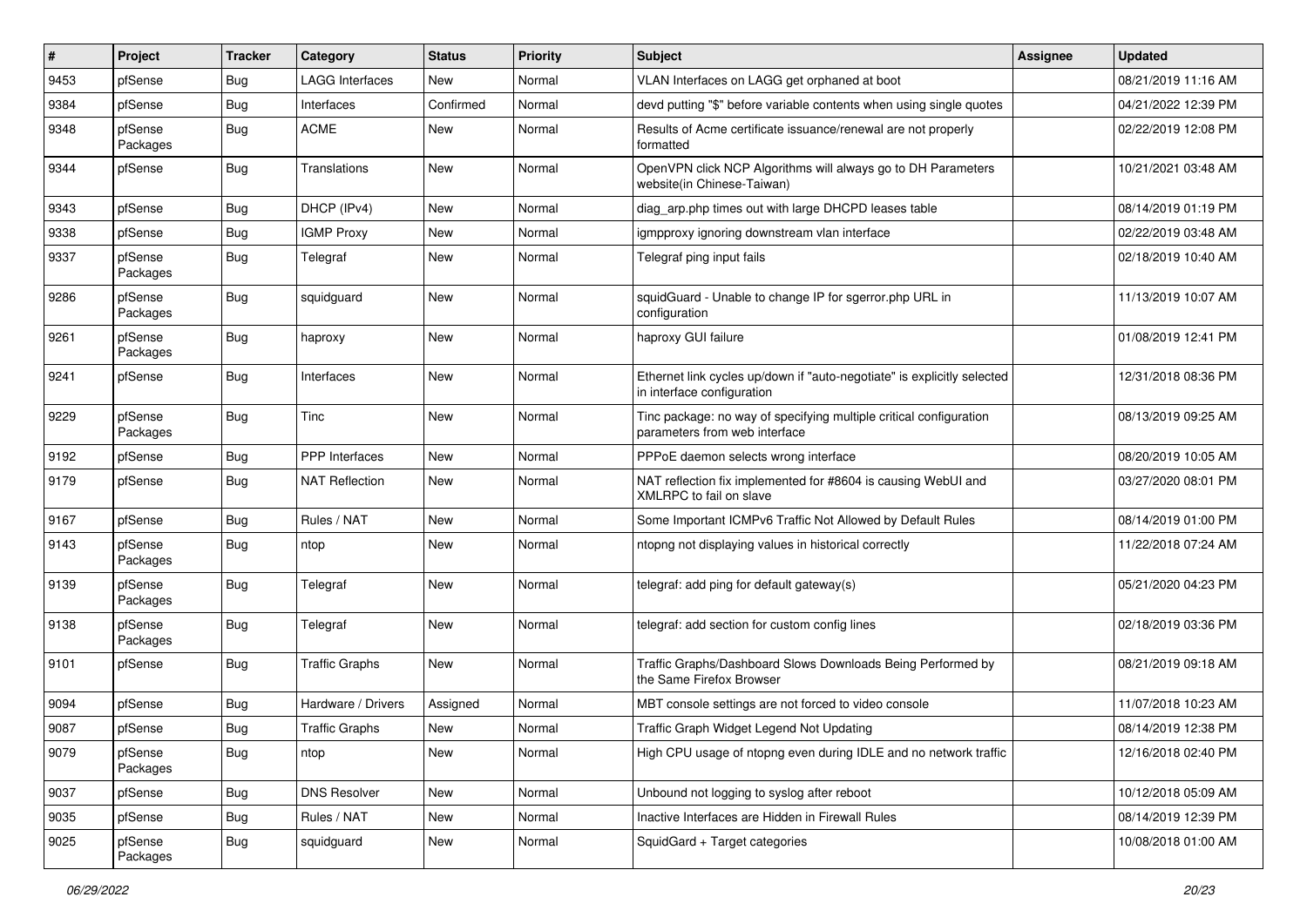| $\sharp$ | Project             | <b>Tracker</b> | Category                            | <b>Status</b> | Priority | <b>Subject</b>                                                                                                                             | <b>Assignee</b> | <b>Updated</b>      |
|----------|---------------------|----------------|-------------------------------------|---------------|----------|--------------------------------------------------------------------------------------------------------------------------------------------|-----------------|---------------------|
| 9024     | pfSense             | <b>Bug</b>     | <b>Traffic Shaper</b><br>(Limiters) | Feedback      | Normal   | Ping packet loss under load when using limiters                                                                                            |                 | 05/12/2022 11:55 AM |
| 8963     | pfSense             | <b>Bug</b>     | <b>Traffic Shaper</b><br>(Limiters) | New           | Normal   | 2.4.4 Limiters don't work after CARP fail-over                                                                                             |                 | 12/10/2018 06:40 AM |
| 8909     | pfSense<br>Packages | <b>Bug</b>     | Tinc                                | <b>New</b>    | Normal   | tinc package makes /rc.newwanip looping forever                                                                                            |                 | 08/13/2019 09:25 AM |
| 8902     | pfSense<br>Packages | <b>Bug</b>     | haproxy                             | New           | Normal   | HAproxy package not use custom DNS for lookup on apply new<br>config                                                                       |                 | 09/16/2018 08:16 AM |
| 8882     | pfSense             | <b>Bug</b>     | Interfaces                          | Incomplete    | Normal   | Interface assignments lost on reboot                                                                                                       |                 | 02/17/2022 02:24 PM |
| 8804     | pfSense             | <b>Bug</b>     | <b>PPP</b> Interfaces               | New           | Normal   | Netgate SG-1000 PPPoE Keepalives not prioritized, internet drops                                                                           |                 | 08/20/2019 10:06 AM |
| 8770     | pfSense             | <b>Bug</b>     | Interfaces                          | New           | Normal   | QinQ interfaces always show as active                                                                                                      |                 | 02/01/2020 09:47 AM |
| 8752     | pfSense<br>Packages | <b>Bug</b>     | squidguard                          | New           | Normal   | For SquidGuard in "Common ACL" menu "Target Rules List"<br>"access" option always stays with default value '---' for my Target<br>category |                 | 08/06/2018 05:53 AM |
| 8711     | pfSense             | <b>Bug</b>     | <b>IGMP Proxy</b>                   | <b>New</b>    | Normal   | igmpproxy with PPPoE Interfaces                                                                                                            |                 | 07/28/2018 09:21 AM |
| 8705     | pfSense<br>Packages | <b>Bug</b>     | syslog-ng                           | <b>New</b>    | Normal   | Syslog-NG error in latest snapshot                                                                                                         |                 | 07/27/2018 10:17 AM |
| 8686     | pfSense             | <b>Bug</b>     | <b>IPsec</b>                        | <b>New</b>    | Normal   | IPsec VTI: Assigned interface firewall rules are never parsed                                                                              |                 | 02/10/2021 12:15 PM |
| 8614     | pfSense             | <b>Bug</b>     | DHCP (IPv4)                         | New           | Normal   | Cannot remove Additional BOOTP/DHCP Options                                                                                                |                 | 08/21/2019 09:15 AM |
| 8589     | pfSense<br>Packages | <b>Bug</b>     | FreeRADIUS                          | New           | Normal   | FreeRadius 0.15.5_2 ignoring tunnelled-reply=no                                                                                            |                 | 02/18/2019 03:40 PM |
| 8570     | pfSense             | <b>Bug</b>     | <b>XML Parser</b>                   | New           | Normal   | Empty (dn)shaper config gets populated with newline                                                                                        |                 | 08/20/2019 02:45 PM |
| 8567     | pfSense             | <b>Bug</b>     | CARP                                | New           | Normal   | Using IPv6 VIP alias for services may affect CARP IPv6 VIP work                                                                            |                 | 06/12/2018 01:26 PM |
| 8566     | pfSense             | <b>Bug</b>     | CARP                                | <b>New</b>    | Normal   | Wrong IPv6 source in NS request in case using of IPv6 alias                                                                                |                 | 06/12/2018 01:26 PM |
| 8560     | pfSense<br>Packages | <b>Bug</b>     | <b>ACME</b>                         | New           | Normal   | ACME: can't update DNS records in DNSMadeEasy registar for<br>several domains with different API keys/ids                                  |                 | 06/08/2018 01:28 PM |
| 8526     | pfSense             | <b>Bug</b>     | Interfaces                          | <b>New</b>    | Normal   | DHCP client ignores server replies when 802.1q tagging is used                                                                             |                 | 08/14/2019 10:52 AM |
| 8512     | pfSense             | <b>Bug</b>     | <b>PPP</b> Interfaces               | New           | Normal   | PPPoE reconnect fails after interface flap                                                                                                 |                 | 08/20/2019 10:06 AM |
| 8435     | pfSense             | <b>Bug</b>     | Interfaces                          | <b>New</b>    | Normal   | DHCPv6 unusable in certain circumstances (US AT&T Fiber, etc.)                                                                             |                 | 08/14/2019 10:52 AM |
| 8432     | pfSense             | <b>Bug</b>     | Dynamic DNS                         | New           | Normal   | Dynamic DNS Client gives an error that it can't find IPv6 address<br>when WAN interface is a LAGG                                          |                 | 09/17/2020 05:23 AM |
| 8419     | pfSense             | <b>Bug</b>     | Web Interface                       | New           | Normal   | webgui, when menubar is fixed to the top of the screen, the last<br>items of long menus cannot be seen/used.                               |                 | 07/19/2018 03:10 PM |
| 8406     | pfSense             | <b>Bug</b>     | Dynamic DNS                         | New           | Normal   | DDNS IPV6 Cloudflare Client does not detect PPOE address                                                                                   |                 | 03/31/2018 11:56 AM |
| 8401     | pfSense             | <b>Bug</b>     | Installer                           | New           | Normal   | Issues related to keys representing alphabetic characters specific<br>to Scandinavian languages and to some other keys.                    |                 | 03/30/2018 11:06 AM |
| 8343     | pfSense             | <b>Bug</b>     | Gateways                            | New           | Normal   | Gateway Routes (Default Routes) not removed in Kernel when<br>removed from GUI                                                             |                 | 05/14/2020 01:22 AM |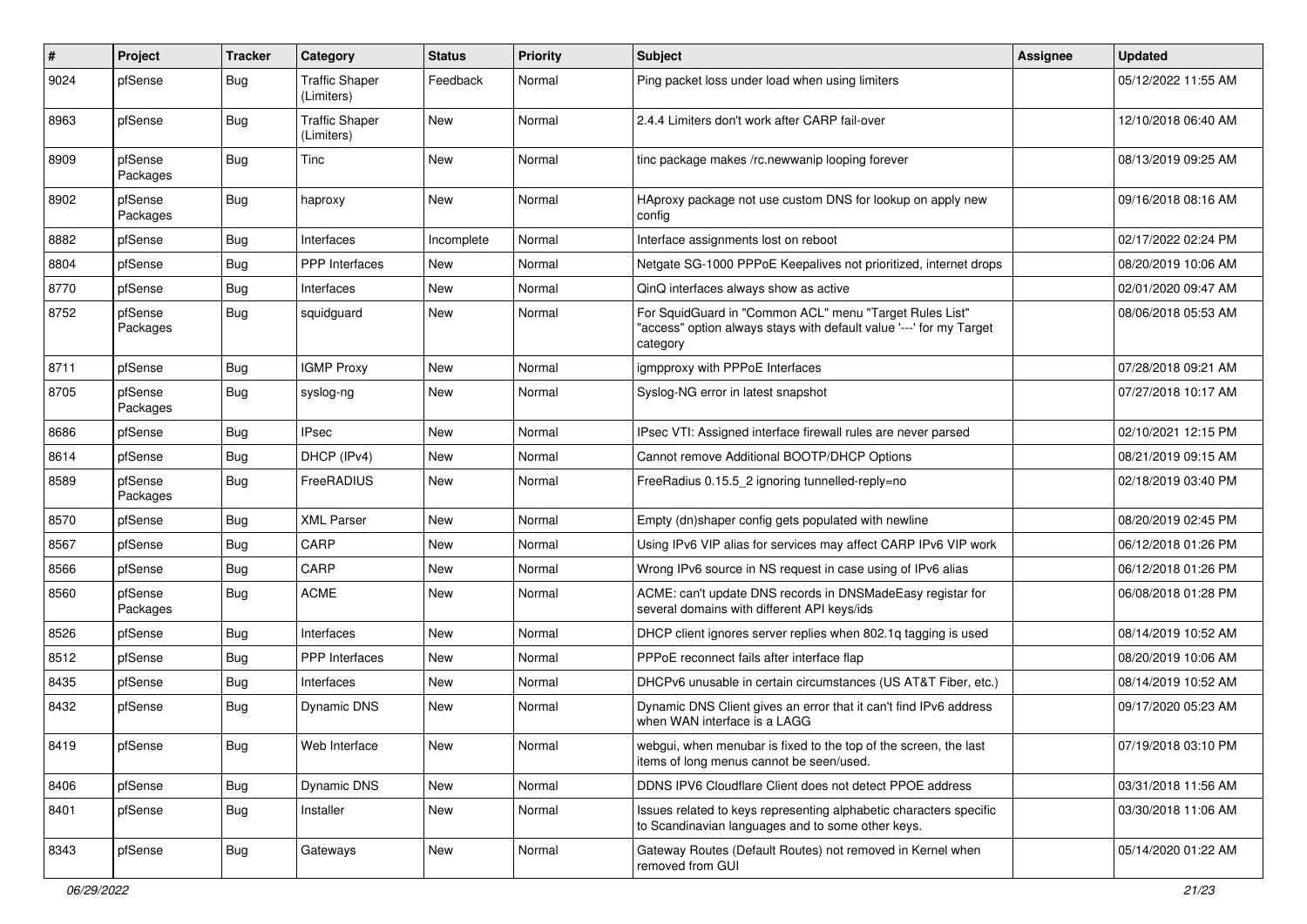| #    | Project             | <b>Tracker</b> | Category                        | <b>Status</b> | Priority | <b>Subject</b>                                                                                                          | <b>Assignee</b> | <b>Updated</b>      |
|------|---------------------|----------------|---------------------------------|---------------|----------|-------------------------------------------------------------------------------------------------------------------------|-----------------|---------------------|
| 8335 | pfSense             | Bug            | LAGG Interfaces                 | New           | Normal   | System hang with LACP downlink to UniFi switch                                                                          |                 | 08/21/2019 11:18 AM |
| 8325 | pfSense             | <b>Bug</b>     | UPnP/NAT-PMP                    | New           | Normal   | UPnP not available for pppoe-Clients                                                                                    |                 | 11/15/2020 10:33 AM |
| 8313 | pfSense             | <b>Bug</b>     | Notifications                   | New           | Normal   | STARTTLS auto detection not working                                                                                     |                 | 04/21/2022 12:39 PM |
| 8295 | pfSense<br>Packages | <b>Bug</b>     | syslog-ng                       | New           | Normal   | syslog-ng logrotates tls files                                                                                          |                 | 02/14/2018 06:12 AM |
| 8285 | pfSense             | Bug            | Web Interface                   | New           | Normal   | Actions on stale data may result in catastrophic results                                                                |                 | 01/16/2018 08:08 PM |
| 8264 | pfSense<br>Packages | Bug            | FreeRADIUS                      | New           | Normal   | Radiusd restart on WAN change results in freeradius not running<br>(and possible solution)                              |                 | 04/21/2022 12:39 PM |
| 8263 | pfSense             | Bug            | <b>Traffic Shaper</b><br>(ALTQ) | New           | Normal   | Cannot create a nonlinear `Link Share` service curve because of:<br>"the sum of the child bandwidth higher than parent" |                 | 11/05/2020 07:31 AM |
| 8251 | pfSense<br>Packages | <b>Bug</b>     | FreeRADIUS                      | Feedback      | Normal   | Captiveportal + FreeRadius "Last activity" resets to Session start                                                      |                 | 08/13/2019 11:10 AM |
| 8229 | pfSense<br>Packages | Bug            | syslog-ng                       | New           | Normal   | syslog-ng stops parsing logs after logrotate run                                                                        |                 | 01/26/2018 12:00 PM |
| 8213 | pfSense<br>Packages | Bug            | haproxy                         | New           | Normal   | acl src file not populated from alias                                                                                   |                 | 12/21/2017 02:02 PM |
| 8207 | pfSense             | Bug            | <b>Operating System</b>         | New           | Normal   | 2.4 cannot boot as a Xen VM with more than 7 NICs                                                                       |                 | 06/25/2022 05:42 PM |
| 8197 | pfSense<br>Packages | Bug            | <b>BIND</b>                     | New           | Normal   | BIND UI fails to properly update zone with inline DNSSEC signing<br>enabled                                             |                 | 02/18/2019 05:23 PM |
| 8180 | pfSense<br>Packages | <b>Bug</b>     | syslog-ng                       | New           | Normal   | syslog-ng default log file                                                                                              |                 | 01/16/2018 12:53 PM |
| 8177 | pfSense             | Bug            | Package System                  | <b>New</b>    | Normal   | "/xsl/package.xsl" is referenced in package XML files but not on<br>the firewall                                        |                 | 08/14/2019 09:56 AM |
| 8176 | pfSense             | Bug            | Package System                  | <b>New</b>    | Normal   | ./schema/packages.dtd -- referenced in *xml, but missing?                                                               |                 | 12/09/2017 06:52 PM |
| 8130 | pfSense             | Bug            | <b>Traffic Graphs</b>           | New           | Normal   | Status - Monitoring - Area chart displays traffic data differently than<br>Line or Bar charts                           |                 | 11/26/2017 01:40 PM |
| 8122 | pfSense             | Bug            | OpenVPN                         | <b>New</b>    | Normal   | openypn client is unable to use OTP (temporary) passwords                                                               |                 | 04/16/2018 09:28 AM |
| 8113 | pfSense             | Bug            | Interfaces                      | New           | Normal   | MTU setting on bridge, openvpn clients ignored                                                                          |                 | 12/31/2021 05:55 PM |
| 8095 | pfSense             | Bug            | Translations                    | New           | Normal   | Unescaped simple quotes break JavaScript features when the<br>French translation is enabled                             |                 | 08/21/2019 09:06 AM |
| 8087 | pfSense             | Bug            | Authentication                  | New           | Normal   | Provide Calling-Station-ID to RADIUS backed VPN connections                                                             |                 | 06/06/2020 05:36 AM |
| 8076 | pfSense             | <b>Bug</b>     | Backup / Restore                | New           | Normal   | User can easily apply an unusable interface configuration after<br>restore                                              |                 | 08/14/2019 10:52 AM |
| 8073 | pfSense             | Bug            | <b>IPsec</b>                    | New           | Normal   | Traffic inexplicably not going through IPSEC despite (in theory)<br>matching SPs                                        |                 | 11/09/2017 02:51 AM |
| 8066 | pfSense             | Bug            | Routing                         | New           | Normal   | Static routes not applied when they go out a interface using carp                                                       |                 | 11/08/2017 02:04 AM |
| 8004 | pfSense             | <b>Bug</b>     | <b>NAT Reflection</b>           | New           | Normal   | Error notice for a deleted NAT that had a RULE or an existing NAT<br>which is claimed to have no NAT port               |                 | 10/24/2017 06:39 PM |